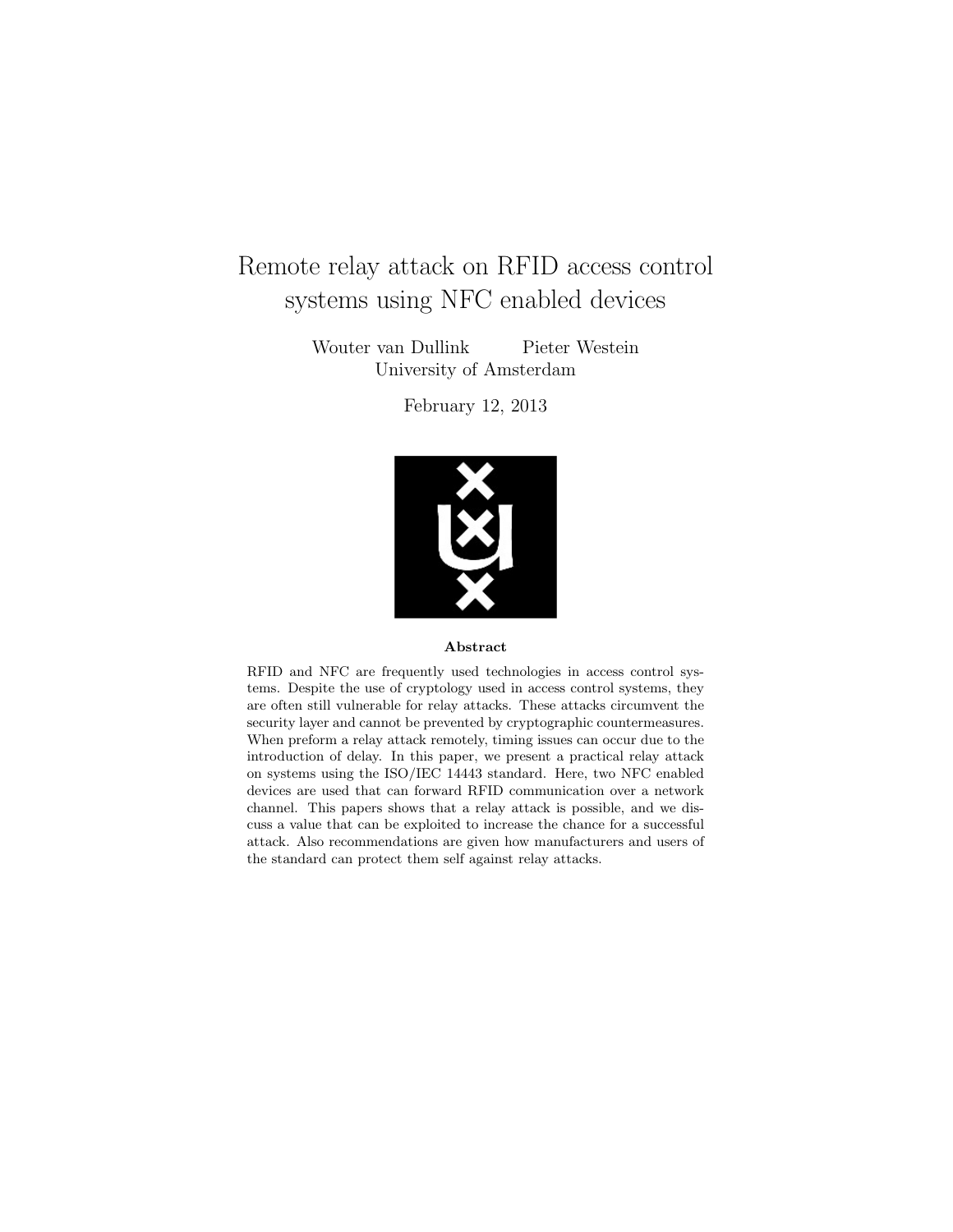# Acknowledgments

We would like to thank our supervisors, Bart Roos and Jop van der Lelie, for their support and feedback during this research. We are also grateful to the acces control company that provided us equipment for our test environment and the companies that invited us to test their RFID system.

Last, we want to thank all of the peer reviewers who gave their feedback on draft versions of this report.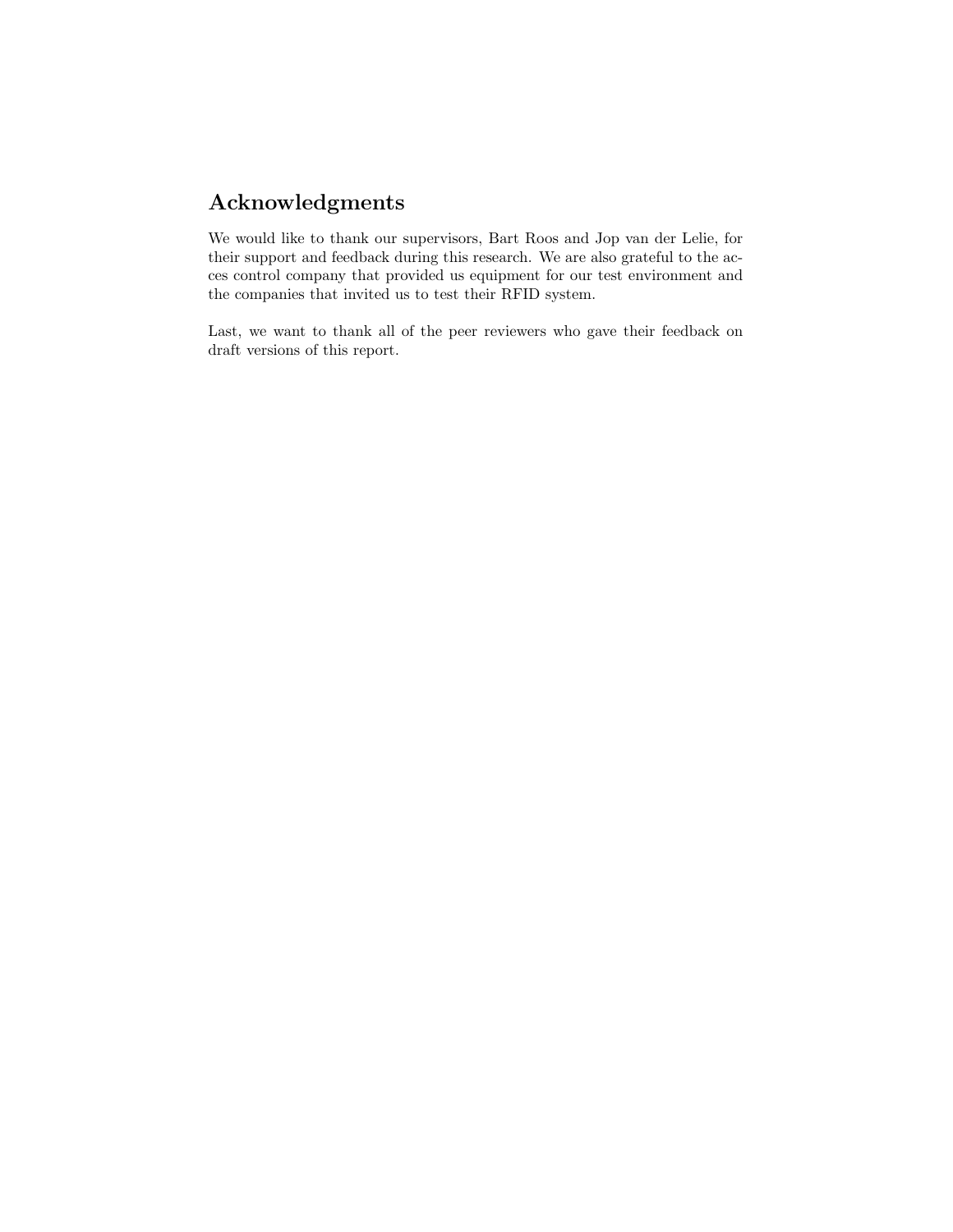# Contents

| 1        |                  | Introduction                                                                  | 1                |  |  |
|----------|------------------|-------------------------------------------------------------------------------|------------------|--|--|
|          | 1.1              | Motivation                                                                    | $\overline{2}$   |  |  |
|          | 1.2              |                                                                               | $\overline{2}$   |  |  |
|          | 1.3              |                                                                               | 3                |  |  |
| $\bf{2}$ |                  | <b>Background</b>                                                             | $\boldsymbol{4}$ |  |  |
|          | 2.1              |                                                                               | $\overline{4}$   |  |  |
|          | 2.2              | The ISO/IEC 14443 standard $\ldots \ldots \ldots \ldots \ldots \ldots \ldots$ | $\overline{4}$   |  |  |
|          | 2.3              |                                                                               | $\overline{7}$   |  |  |
|          | 2.4              |                                                                               | 9                |  |  |
|          | 2.5              |                                                                               | 12               |  |  |
| 3        |                  | Test setup                                                                    | 13               |  |  |
|          | 3.1              |                                                                               | 13               |  |  |
|          | 3.2              |                                                                               | 14               |  |  |
|          | 3.3              |                                                                               | 16               |  |  |
|          | 3.4              |                                                                               | 17               |  |  |
|          | 3.5              |                                                                               | 17               |  |  |
| 4        | Results          |                                                                               | 18               |  |  |
| 5        |                  | Countermeasures                                                               | 20               |  |  |
|          | 5.1              |                                                                               | 20               |  |  |
|          | 5.2              |                                                                               | 20               |  |  |
|          | 5.3              | Signing of the FWT $\dots \dots \dots \dots \dots \dots \dots \dots \dots$    | 20               |  |  |
| 6        | Conclusion<br>21 |                                                                               |                  |  |  |
| 7        |                  | <b>Future Work</b>                                                            | 22               |  |  |
| 8        |                  | Appendixes                                                                    | 25<br>25         |  |  |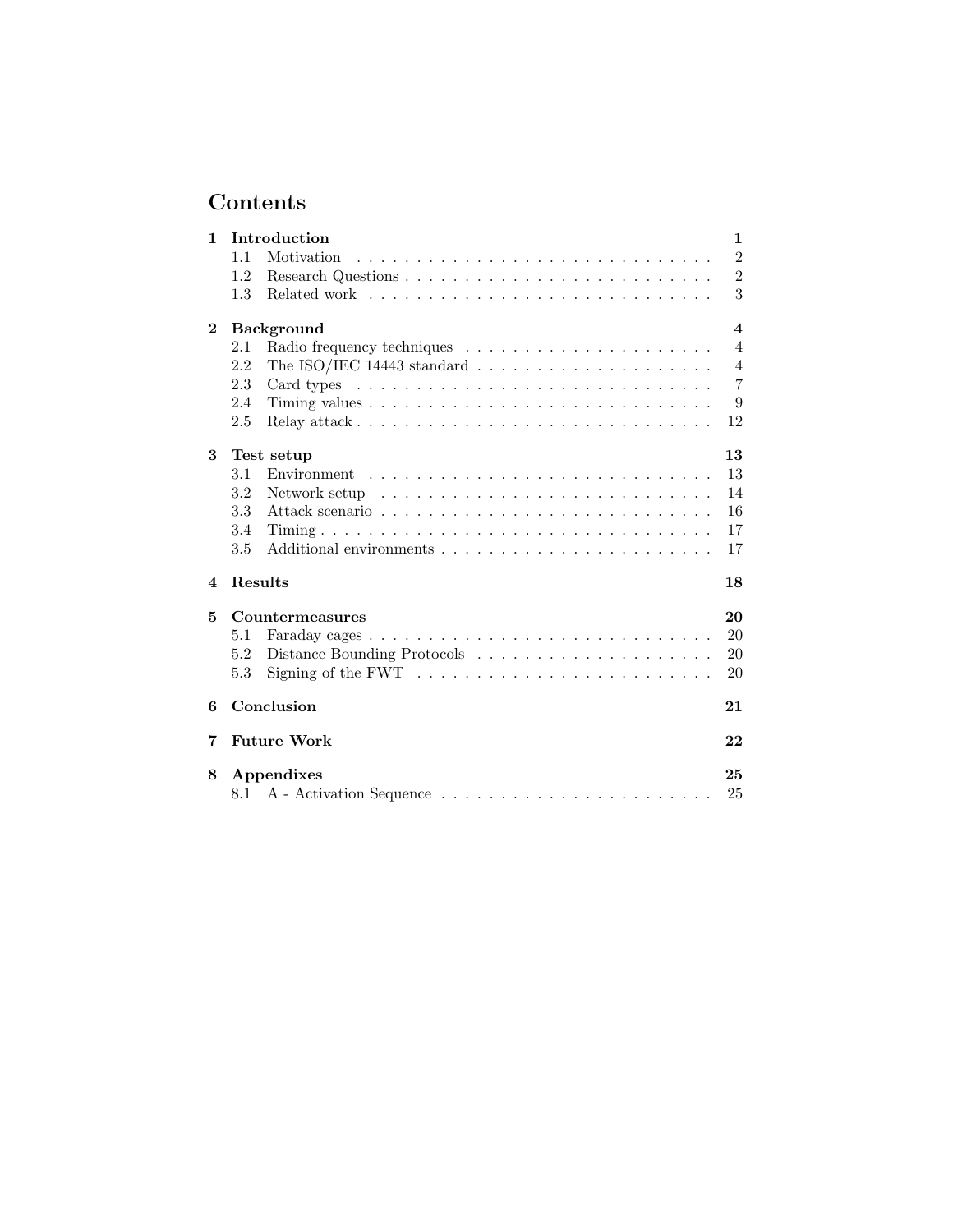## 1 Introduction

To keep unauthorized personnel out of their building, companies have implemented access control systems. They usually give their employees an access badge with a Radio Frequency IDentification (RFID) chip in it. This technique uses electromagnetic fields to exchange data from a tag (like a smartcard) to an object (a reader) for the purpose of authentication, identification or tracking.

RFID is a general name but has a lot of variants. There are differences in frequency, range, power<sup>12</sup>, proprietary variants and how the chip is implemented. [1] These differences have in common the fact, that they all use a wireless noncontact system in combination with radio frequency. This is shown more clearly, in table 1.

| <b>Frequency Range</b>     | <b>Frequencies</b>          | <b>Passive Read Distance</b> |
|----------------------------|-----------------------------|------------------------------|
| Low Frequency (LF)         | 125 - 134 KHz               | $10 - 20$ CM                 |
| High Frequency (HF)        | 13.86 MHz                   | $10 - 20$ CM                 |
| Ultra-High Frequency (UHF) | 868 - 928 MHz               | 3 meters                     |
| Microwave                  | $2.45$ and $5.8$ GHz        | 3 meters                     |
| Ultra-Wide Band (UWB)      | $3.1$ - $10.6\mathrm{~GHz}$ | 10 meters                    |

Table 1: Overview RFID operating frequencies

This study will focus on the ISO (International Organization for Standardization) and IEC (International Electrotechnical Commission) 14443 standard[2]. A part of the ISO 14443 standard will be examined within this research, to theoretically perform a relay attack at a greater distance. This means to extend the passive read distance, as show in table 1. With a relay attack, the adversary does not tamper with the data being sent over, but instead performs a Man-inthe-Middle attack between the smartcard and the reader.

Chapter 2 describes an introduction into RFID versus NFC, the standard ISO/IEC 14443 and the cards used for access control. Chapter 2.5 will explain the structure of relay attacks and will explain any timing issues that occur. Chapter 3 will explain the experiments that are conducted during this research. A scenario will be described that theoretically can be used to perform a remote relay attack. In chapter 4, the results will be shown. Here it will be clear whether the scenario was possible and what results were found in regard to remote relay attacks.

<sup>1</sup>Passive mode means that the card has a build in battery and can broadcast his own channel

 $2$ Active mode means there is no powersupply in the card but gets his power when coupling with a reader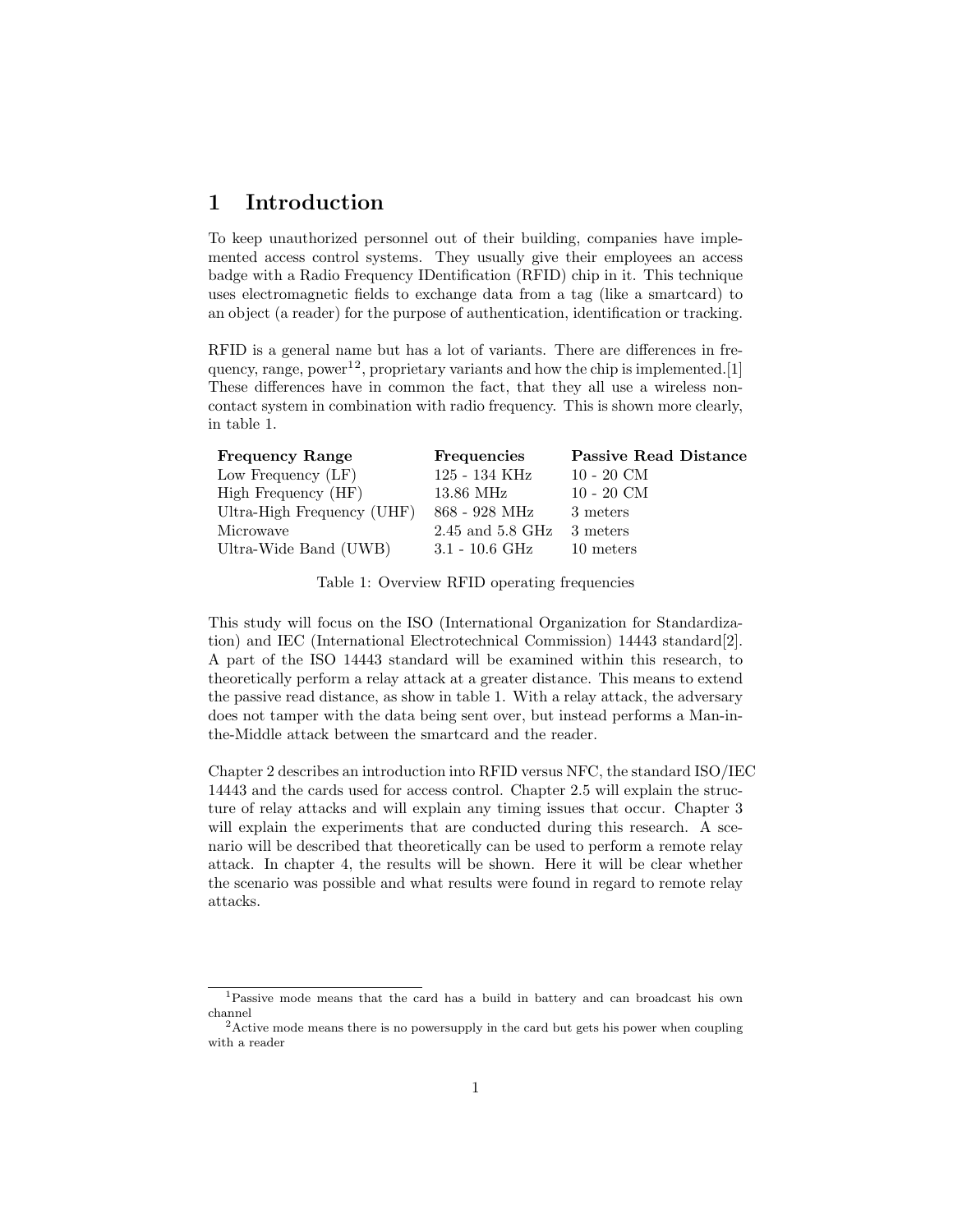### 1.1 Motivation

RFID and NFC are widely used and will become even more popular in the next few years, because NFC is becoming a standard in mobile phones.<sup>3</sup> This research originates from the National Cyber Security Centre (NCSC). The reason behind this project is shared with the NCSC, and can be seen in their mission statement:

To help increase the resilience of Dutch society in the digital domain and, by doing so, help to create a safe, open and stable information society<sup>4</sup>.

#### 1.2 Research Questions

The focus of this research project is to minimize timing issues that occur during relay attacks, and to translate this into a practical relay-attack scenario. This attack will be demonstrated with two Near Field Communication (NFC) enabled devices, between the RFID reader and the smartcard. The following research question is stated:

How can you perform a practical relay-attack, using a network channel, between two NFC enabled devices?

In this paper, the landscape of a relay attack will be investigated. There are various requirements before a relay attack is actually possible. To answer the research question, we defined the following subquestions:

- 1. How NFC devices communicate with each other?
- 2. What measurements are taken to provide security for RFID cards?
- 3. Are there timing issues when performing a relay-attack over a large distance?
- 4. Which fields in a frame can be used to minimize timing issues, in such a way, that a relay-attack is still possible?

<sup>3</sup>http://www.rcrwireless.com: Mobile NFC The hype and the potential

<sup>4</sup>https://www.ncsc.nl/english/organisation/about-the-ncsc.html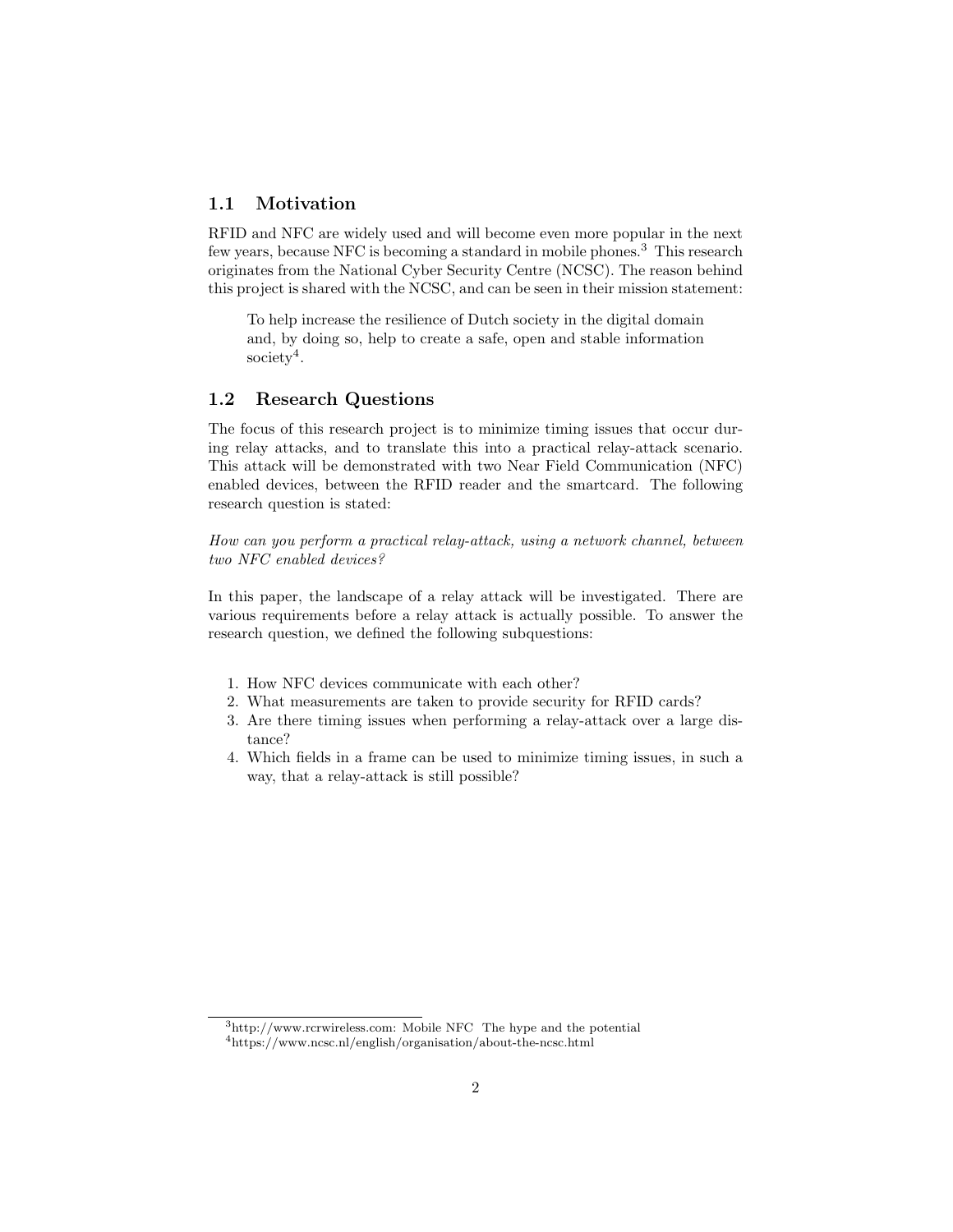### 1.3 Related work

This study expands on the paper written by Gerhard Hancke[3]. In this paper an attack is illustrated, which effectively allows an attacker to borrow the victims card for a short period without requiring physical access to the victim's card. In this paper the terms, proxy and mole are introduced. This paper also uses this terms. The term proxy indicate that this NFC device is used to communicate with a reader. Where the term mole is used to declare, the NFC device that communicates with a card. A second study illustrates a peer-to-peer attack, with the help of mobile phones.[4, 5]

A technique to prevent relay attacks is a distance bounding protocol. They calculate the delay between sending out challenge bits and the corresponding response bits. Because electromagnetic waves travel close to the speed of light, the distance can be calculated. Other research, that are related to relay attack, try to detect relay attacks  $[6, 7]$  or propose new distance bounding protocols  $[8]$ , where the SwissKnife solution claims to solve every security problem.[9]

Issovits et al. proved that the ISO 14443 standard can be exploited, to obtain more time. In this paper they explain how to exploit the Waiting Time eXtension (WTXM) field. They developed an attack to monitor the time during the challenge response pairs, and send out WTX packets when they need more time.[10]

The practical side of this research will be based on the work that has been done by the LibNFC community. They have written a program that performs the relay attack at USB level. They also describe how to utilize this with two laptops, connected through a network channel.[11]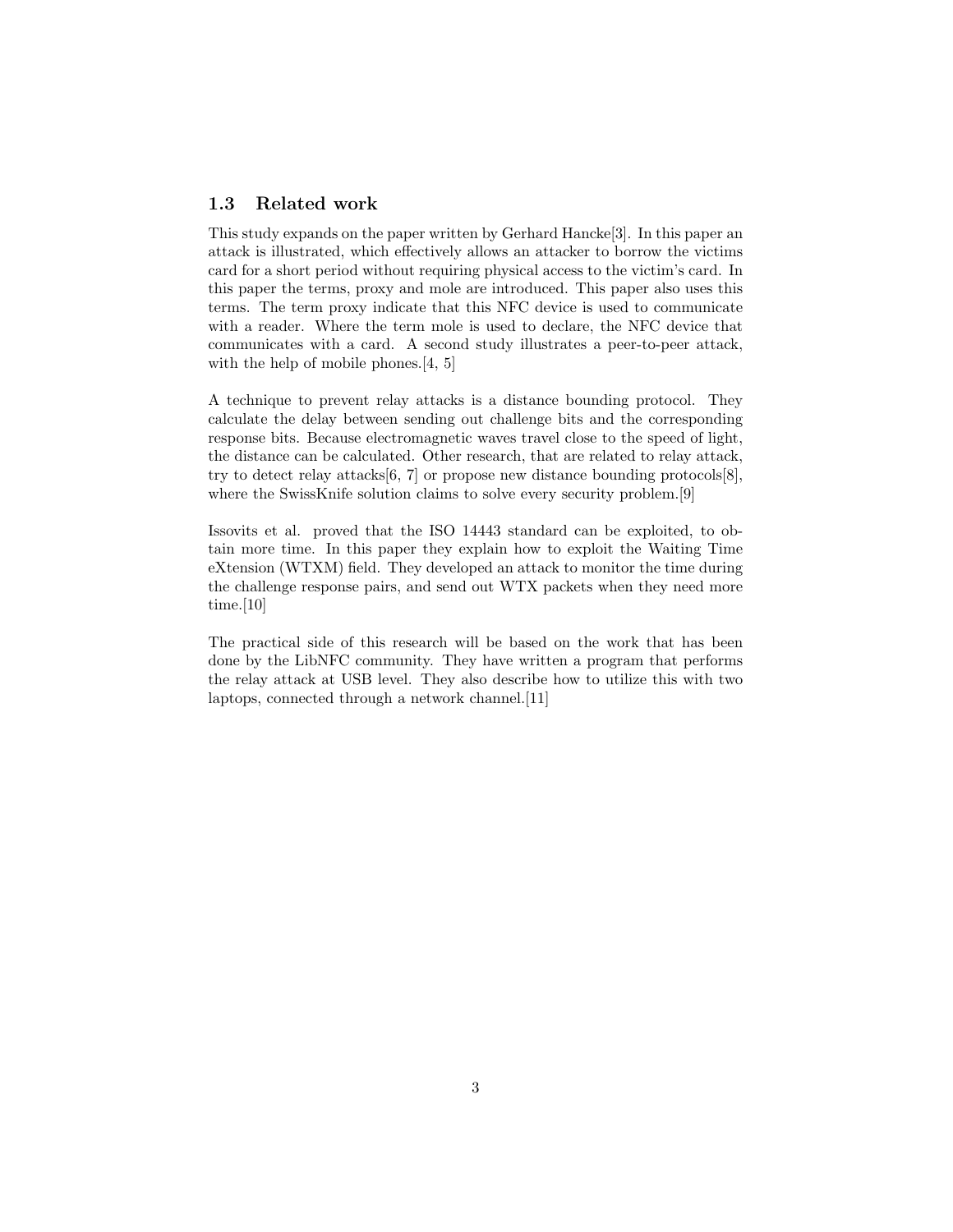# 2 Background

As stated in the previous chapter, there are a lot of variants of RFID. The International Standard Organization (ISO) published a standard, to which these systems need to be compliant. After RFID is briefly explained, the ISO 14443 standard will be examined. Next, relay attacks are described, together with the timing issues that occur. Last, the timing values used within the standard are presented.

### 2.1 Radio frequency techniques

RFID is a contactless communication technique that is widely used for different purposes. The basic concept of a RFID implementation is the following:

There is a reader, referred to as a Proximity Coupling Device (PCD), and a contactless card, reffered to as a Proximity Integrated Circuit Card (PICC). The reader has an electromagnetic field that scans for cards that operate on the same frequency. Once a card is inside the electromagnetic field it can communicate with the reader. In the case of an access control system, the purpose is to grant access to a resource.

NFC is a short-range radio frequency technology that is based on RFID. NFC allows for two-way communication between endpoints, where users are able to read (and write) small amounts of data from tags and to communicate with other devices. The usage is the same as RFID, but the difference is that the passive reading range is limited to a maximum of 10 CM, where RFID can also use other frequencies, stated in table 1.

### 2.2 The ISO/IEC 14443 standard

The standard is split into four parts. The first part describes the physical characteristics of the cards[12]. The second part describes the characteristics of the fields to be provided for power and bidirectional communication between the reader and the card[13]. The third part describes the polling for cards entering the field of the reader, the byte format and framing, the content of the initial commands, methods to detect and communicate with multiple cards and other parameters required to initialize communication[14]. The fourth part describes a half-duplex block transmission protocol and defines the activation and deactivation sequence of the protocol[15].

The third and fourth part of the standard are applicable to this research. In the following two paragraphs, they will be further examined.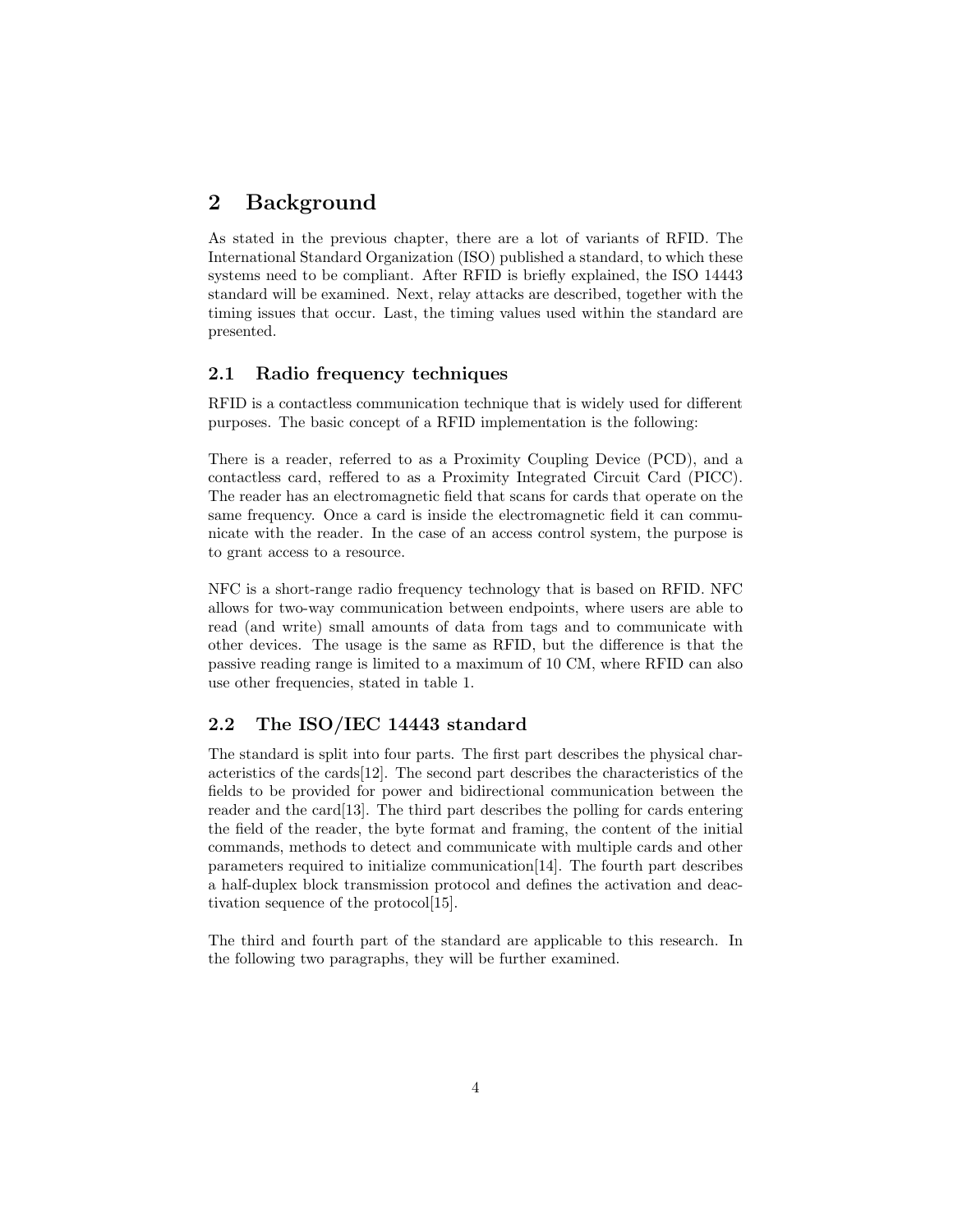#### ISO 14443-3

Part three of the standard specifies the basic communication of an RFID, between a reader and a card. This is shown more clearly in appendix 8.1. The reader will constantly send out Request Commands (REQ) to scan for cards. A reader accepts both type A and B cards, so the corresponding REQ will be either REQA or REQB. This is known as polling. When a card is exposed to an electromagnetic field, it will receive either a REQA or REQB. The card answers this REQ with an Answer to Request(ATQ), appropriate to the card type. If there is a situation with multiple cards, collisions will occur during the multiple ATQ's. The standard specifies a routine that will be followed, but this is not used within this research. The coding of the ATQ is shown in figure 1.

| b16 | .15<br>0 I J | b14 | b13 | b12 | b11 | b10        | b9            | b8         | b7 | b6           | b | b4            | b3 | b2 | b |
|-----|--------------|-----|-----|-----|-----|------------|---------------|------------|----|--------------|---|---------------|----|----|---|
| RFU |              |     |     |     |     | UID<br>bit | size<br>frame | <b>RFU</b> |    | Bit<br>frame |   | anticollision |    |    |   |

Figure 1: Coding of the ATQ

The Unique Identification Number size (UID size) is mostly set to 00, which indicates a single UID. It can be either 01 or 11, representing double or triple UID's respectively. The anti-collision is, as described above, used when multiple cards are presented within the electromagnetic field of the reader. In this research, this part is not examined.

After receiving the corresponding ATQ, the reader will send another frame, containing a Select (SEL) and a Number of Valid Bits (NVB) field. The NVB field will have an initial value of 20, saying all the cards inside the electromagnetic field have to send their Unique Identifier (UID). With no collisions, there will be only one UID received by the reader.

Then the reader will send out another SEL and NVB, following all 40 bits of the UID and a checksum correlated with the card's type. The NVB is set to 70 here, indicating that the reader will transmit the complete UID.

The card, that matches the UID, will respond to this message with a Select Acknowledge (SAK). The SAK contains 8 bits, which indicate whether the UID is complete and if the card supports the transmission protocol described in part four of the standard, or if the card supports another specific protocol. The communication process is shown in figure 2.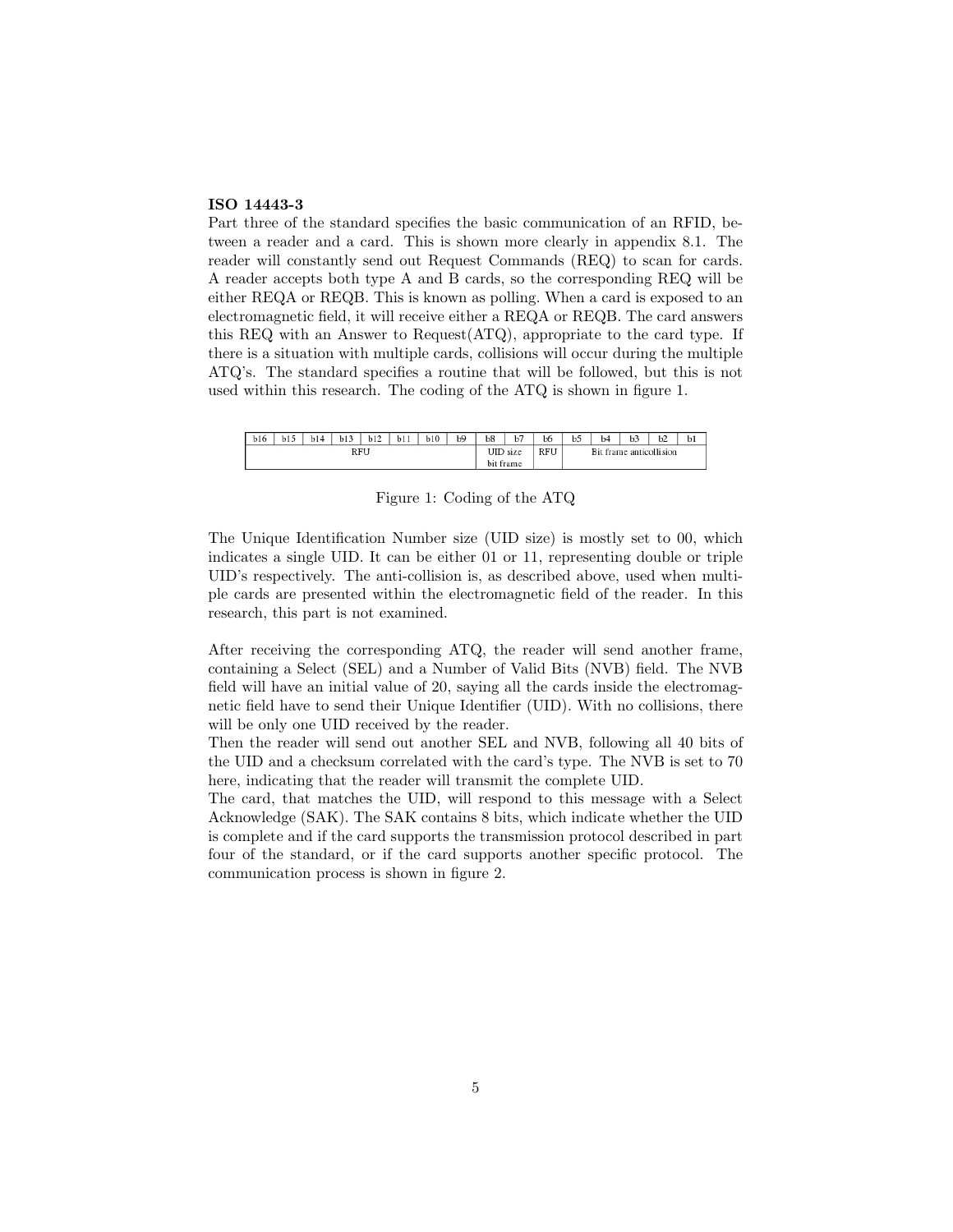

Figure 2: Communication between the card and the reader

#### ISO 14443-4

Part four of the standard specifies a transmission protocol. This protocol is capable of transferring application protocol data units, as defined in ISO/IEC 7816-4[16]. This protocol is only used when the SAK of the card is set on 20. In case of other values, the card uses a different transmission protocol. This protocol describes an addition to the normal procedure, and how blocks and frames are generated.

The addition to the normal procedure, is an Answer To Select (ATS). When the reader sees the SAK at value 20, it will send out a Request Answer To Select (RATS). The RATS is shown in figure 3. The parameter field consists of two parts:

- 1. The Frame Size for Device Integer (FSDI) codes the Frame Size for Device (FSD). The FSD defines the maximum size of a frame that the reader is able to receive.
- 2. The Card IDentifier (CID) defines a unique identifier for every card.

The card will respond to the RATS with an ATS. The ATS is shown in figure 3. The ATS is used to define parameters, to set how the exchange of data happens. The most important field is the TB(1) field, which codes the Frame Waiting Integer(FWI). This value is further examined in chapter 2.4. If the card supports any changeable parameters in the ATS, the reader may use a Protocol and Parameter Selection (PPS) request to change these parameters. This is not applicable to this research, so it will not be further examined.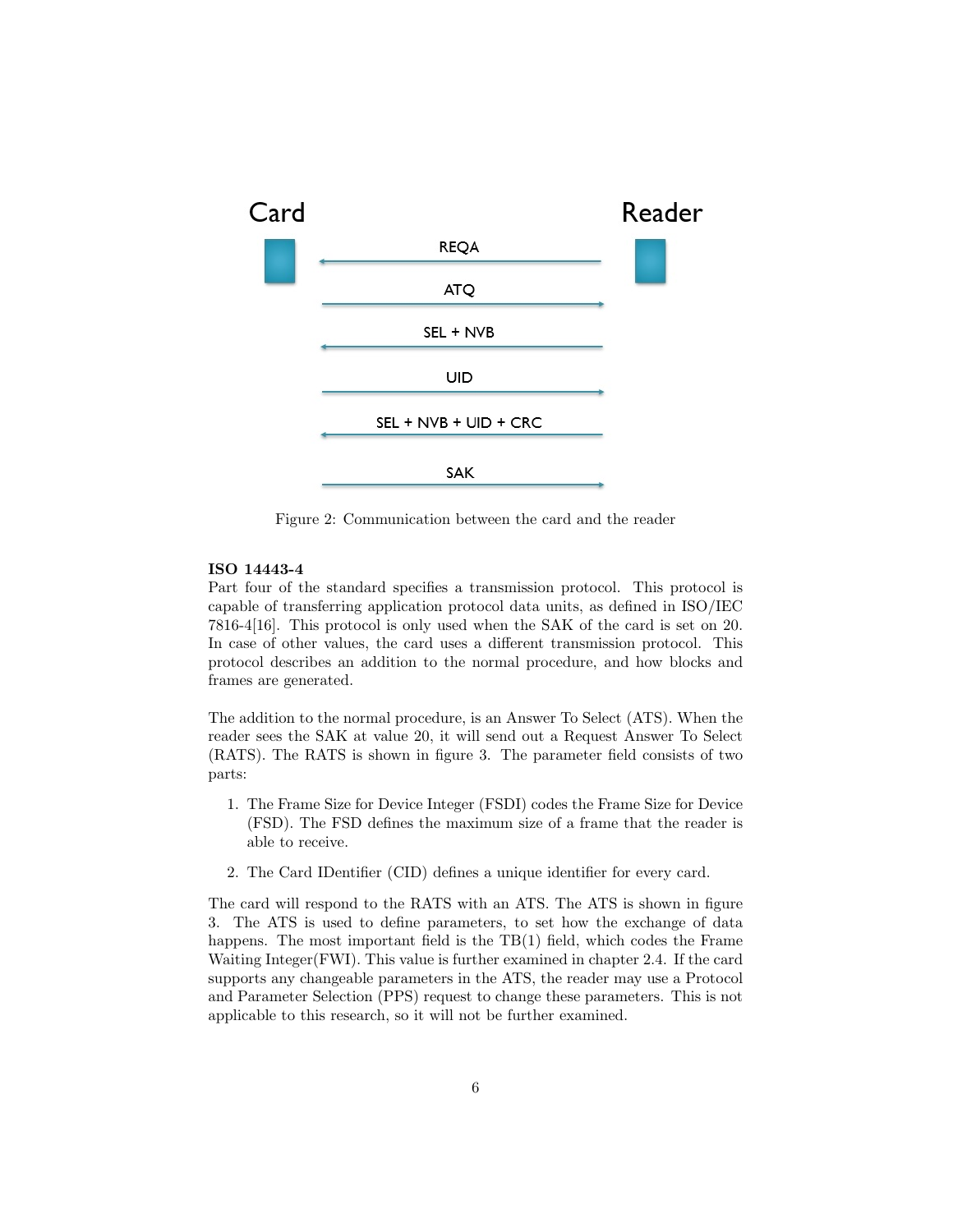

Figure 3: Transmission protocol in the standard

After receiving the ATS, the reader will start with the first challenge-response pair that is part of the access control application. The challenge-response pair is described in the ISO 7816-3 standard.[16]

After the challenge-response sequence ends and a certain limit of pairs is reached, the reader will deactivate the card. With this action the reader will send a DE-SELECT frame to the card containing the appropriate CID and the UID. The card will send an acknowledgement response back, based on this request.

### 2.3 Card types

Like the techniques in RFID systems, there are many variants in the implementation of contactless cards. For the ISO 14443, there are two types: Type A and Type B. The main differences between these types concern modulation methods, coding schemes[13] and protocol initialization procedures[14]. Both Type A and Type B cards use the same transmission protocol described in part 4 of the standard[15]. The transmission protocol specifies data block exchange and related mechanisms:

- Data block chaining
- Waiting time extension
- Multi-activation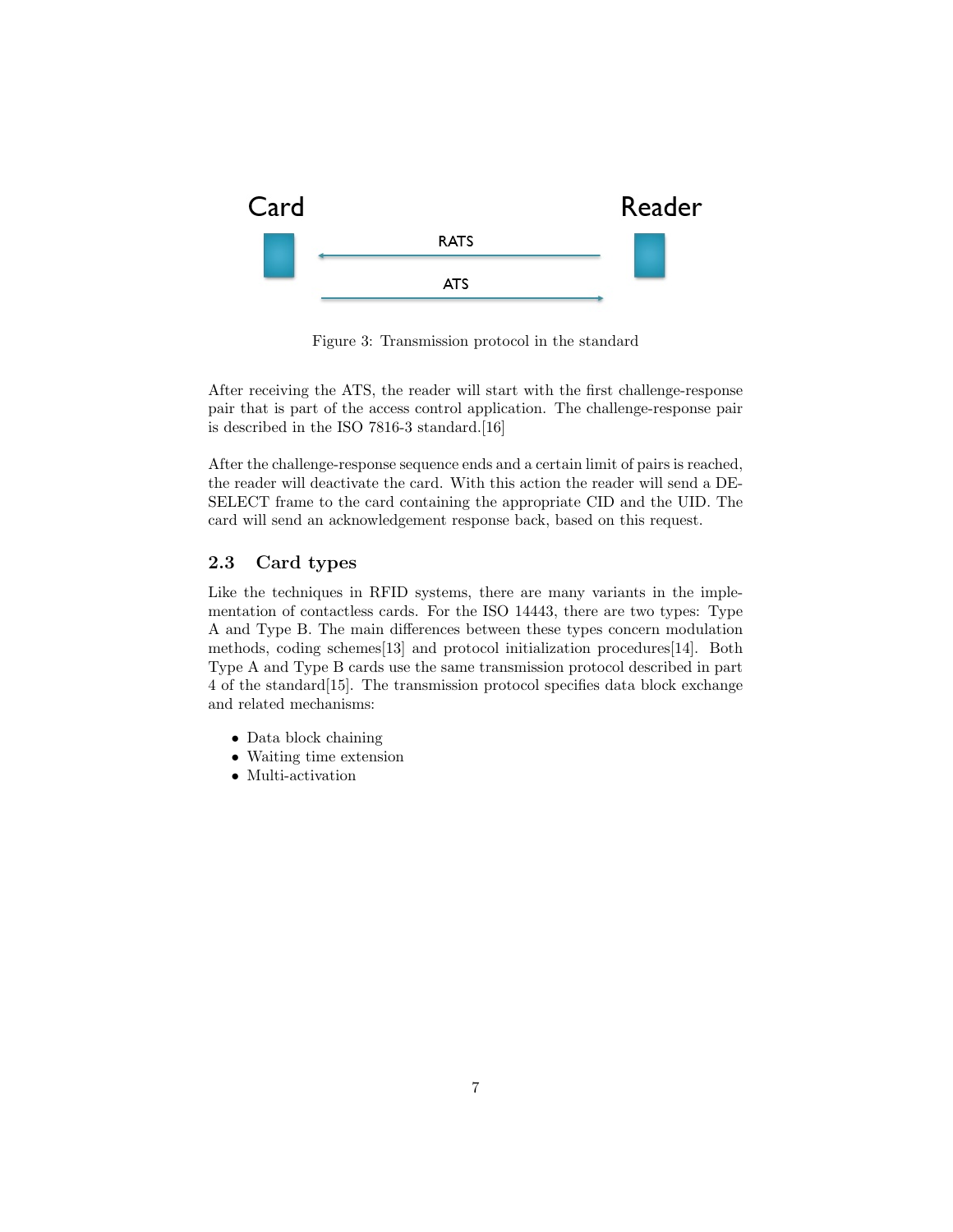Cards that are of type A, have fixed fields. These fields are shown in table 2 in more detail.

| Card               | $\bf ATQA$ | SAK ATS |                | <b>UID</b> length |
|--------------------|------------|---------|----------------|-------------------|
| MIFARE Mini        | 00 04      | 09      |                | 4 bytes           |
| MIFARE Classic 1k  | 00 04      | 08      |                | 4 bytes           |
| MIFARE Classic 4k  | 00 02      | 18      |                | 4 bytes           |
| MIFARE Ultralight  | 00 44      | 00      |                | 7 bytes           |
| MIFARE DESFire     | 03 44      | 20      | 75 77 81 02 80 | 7 bytes           |
| MIFARE DESFire EV1 | 03.44      | 20      | 75 77 81 02 80 | 7 bytes           |

Table 2: MIFARE card details

These are the MIFARE cards developed by NXP<sup>5</sup>. The cards are mostly based on the ISO 14443 standard, but some slighty differ according to their own version of the implementation of the transmission protocol. Looking at the tables above, the first observation here is that the first four cards do not have an ATS defined. As described in chapter 2.2, the ATS is used to define the FWT. If the transmission protocol in part four of the standard, and therefor the ATS, there might be a proprietary protocol in use.

 $5\,\mathrm{http://www.nxp.com/}$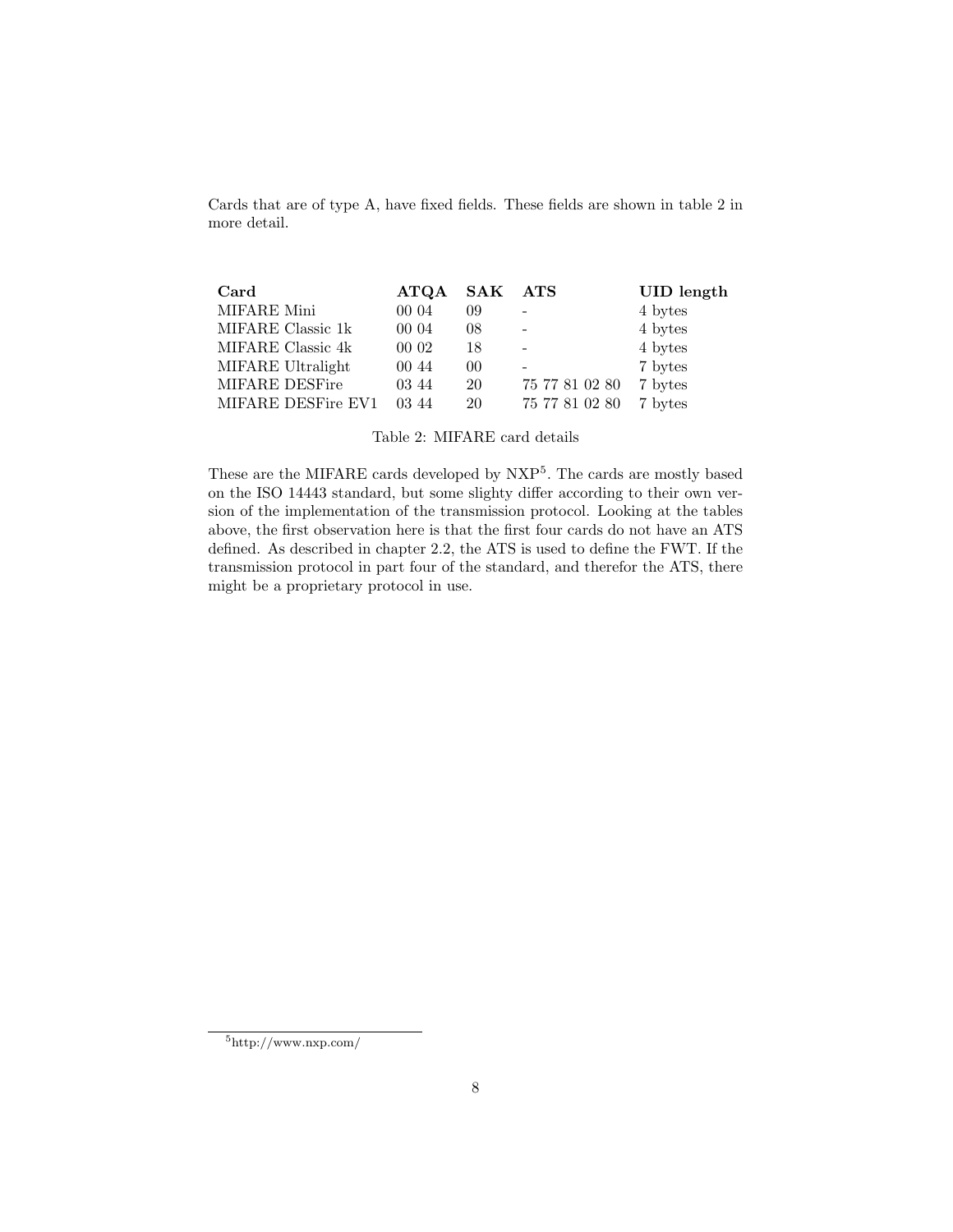### 2.4 Timing values

Part four of the ISO 14443 standard describes two timing values, that are used as parameters for communication between the card and the reader. This chapter describes both values, which are the Frame Waiting Time (FWT) and the Waiting Time Extension (WTX).

#### 2.4.1 Frame Waiting Time

The first timing value within the standard, is the Frame Waiting Time (FWT). The FWT is the allowed time between a request and a response. The FWT is set in the ATS during the initialization phase. Each time a challenge and response sequence is sent and received by the reader, it will calculate the difference by means of the timestamps of the frame.



Figure 4: Overview Frame Waiting Time

If the difference between the request and the response is greater than the FWT, the reader will try to resend the challenge, since a transmission error could have occurred. When the difference in the retry is also greater than the FWT, the reader will close the communication with the card.

The reader calculates the FWT by means of the Frame Waiting Integer (FWI). The FWI is a four bit field inside the ATS packet.



Figure 5: Overview Frame Waiting Integer field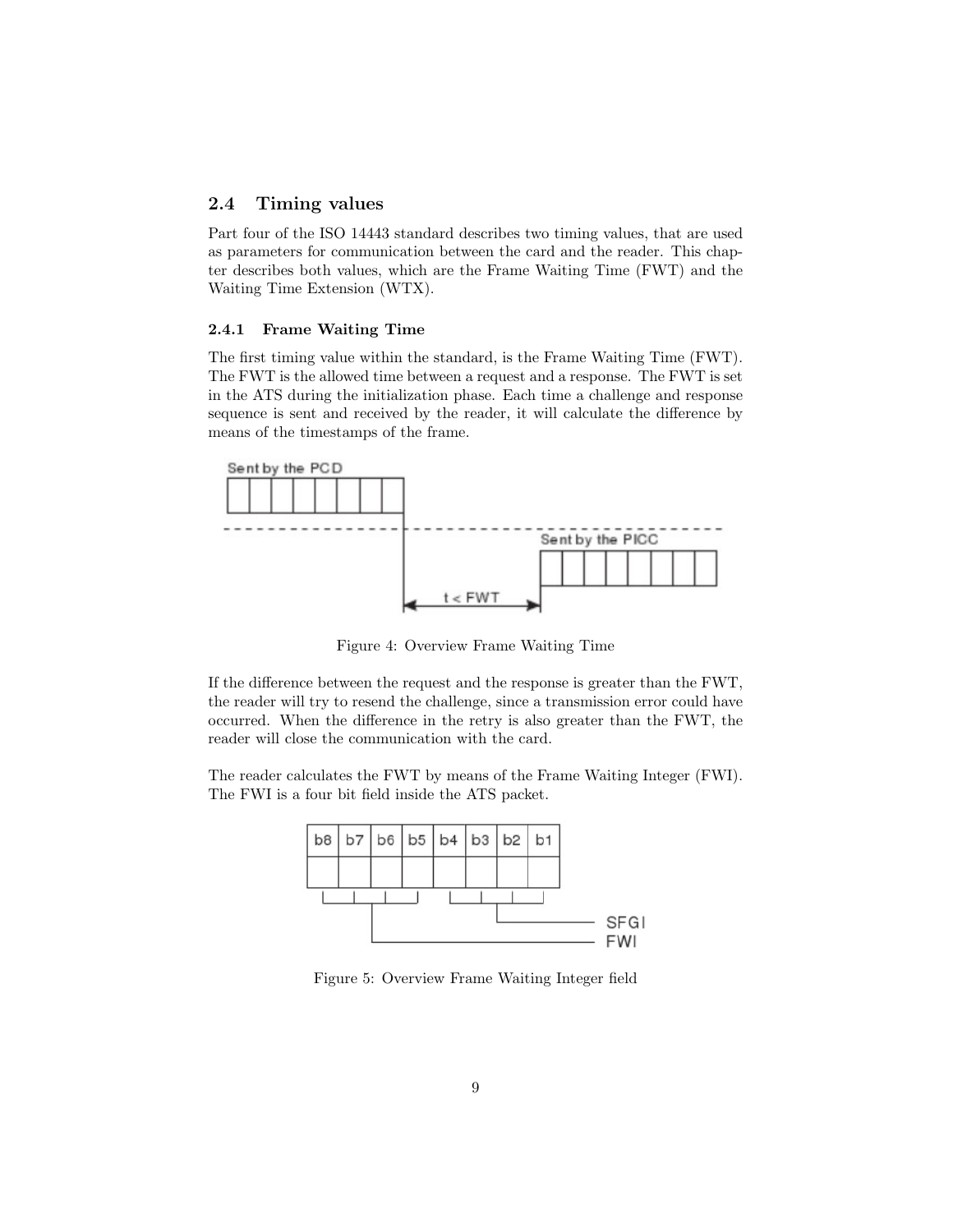Once the ATS is received by the reader, it will calculate the FWT with the following formula:

 $FWT = (256x16/fc)x2^{FWT}$ 

The calculated FWT can not exceed the minimum and maximum of the FWT, as specified in the ISO/IEC 14443 standard[2]. When there is no value specified, the default FWT is used:

 $FWT_{min} = \sim 302 \mu sec$  $FWT_{max} = \sim 4949msec$  $FWT_{default} = \sim 4833 \mu sec$ 

#### 2.4.2 Waiting Time Extension

It can happen that during the challenge response sequence, the card needs more computation time. The protocol described in part four of the standard specifies that the card can use the Waiting Time Extension (WTX) in such a case. The WTX is set by creating a frame with an S-Block format, shown in figure 6.

|     | Prologue field     |              | Information field                 | Epilogue field |  |  |
|-----|--------------------|--------------|-----------------------------------|----------------|--|--|
| PCB |                    | [CID]  [NAD] | [INF]                             | EDC            |  |  |
|     | byte 1 byte 1 byte |              |                                   | 2 bytes        |  |  |
|     |                    |              | Error Detection Code<br>FSD / FSC |                |  |  |

Figure 6: S Block Format

As stated in the standard, the S-Block will contain an Information field (INF), in the case of a WTX frame. This INF field is shown in figure 7.



Figure 7: Details Information (INF) field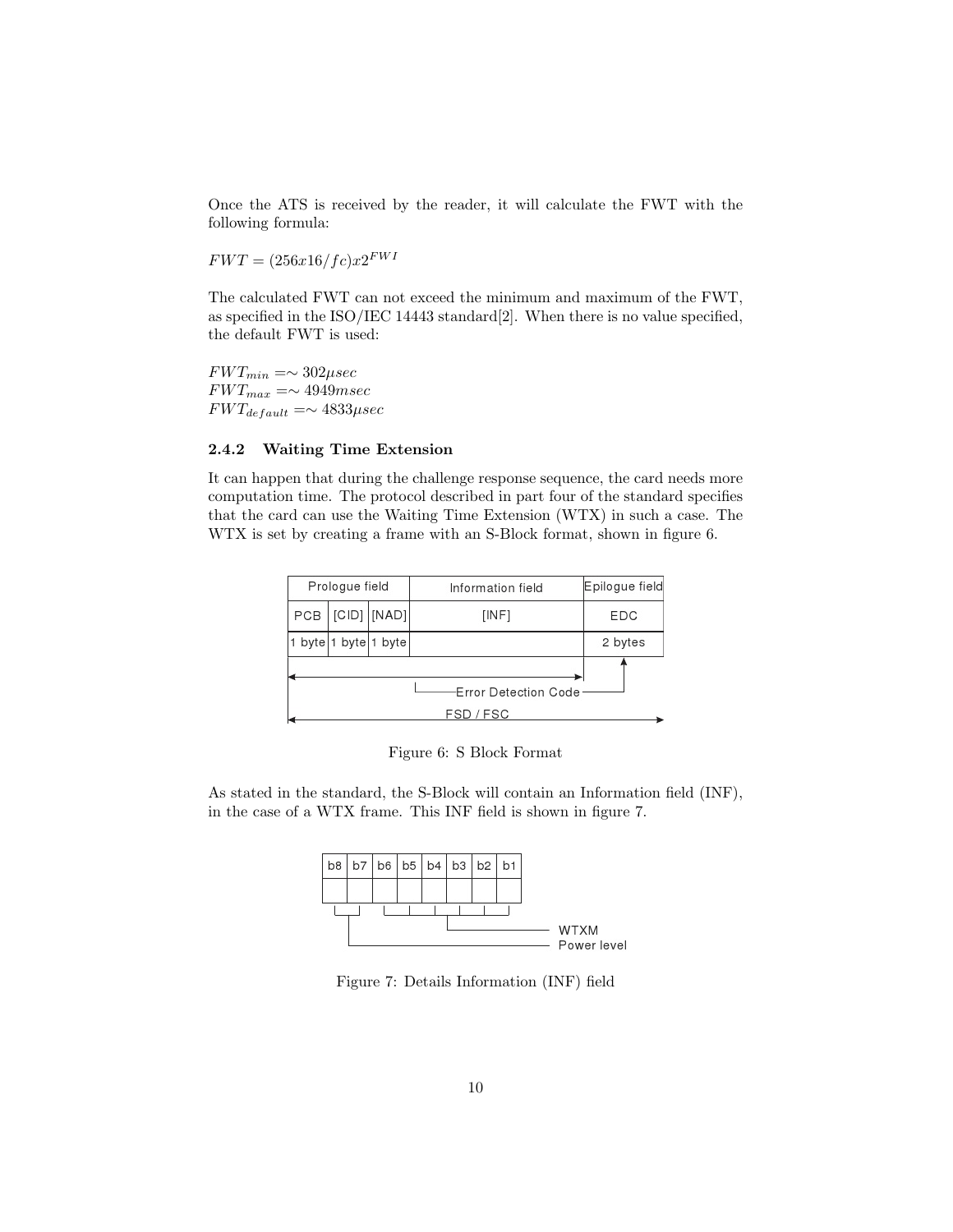Within this INF field the first part will set the power level. This will indicate whether the card has enough power to process large command sets. The second part will set the Waiting Time Extension Multiplier (WTXM). The WTXM codes a 6 bit value that will be used to create the temporarily FWT used for that specific challenge-response pair. The representation of this bit will be in the range of 1 to 59. The formula that is used for calculate the temporarily FWT is the following:

 $FWT_{temp} = FWTxWTXM$ 

When the card sends the WTX request, the reader will respond to it with an acknowledgement containing the same information as the request. Both the card and the reader will then calculate the temporary FWT.

Depending on the FWT that is being used by the RFID system, it is possible that the  $FWT_{temp}$  will be higher than the  $FWT_{max}$ . If this happens, the RFID system will use the  $FWT_{max}$  instead of the  $FWT_{temp}$ .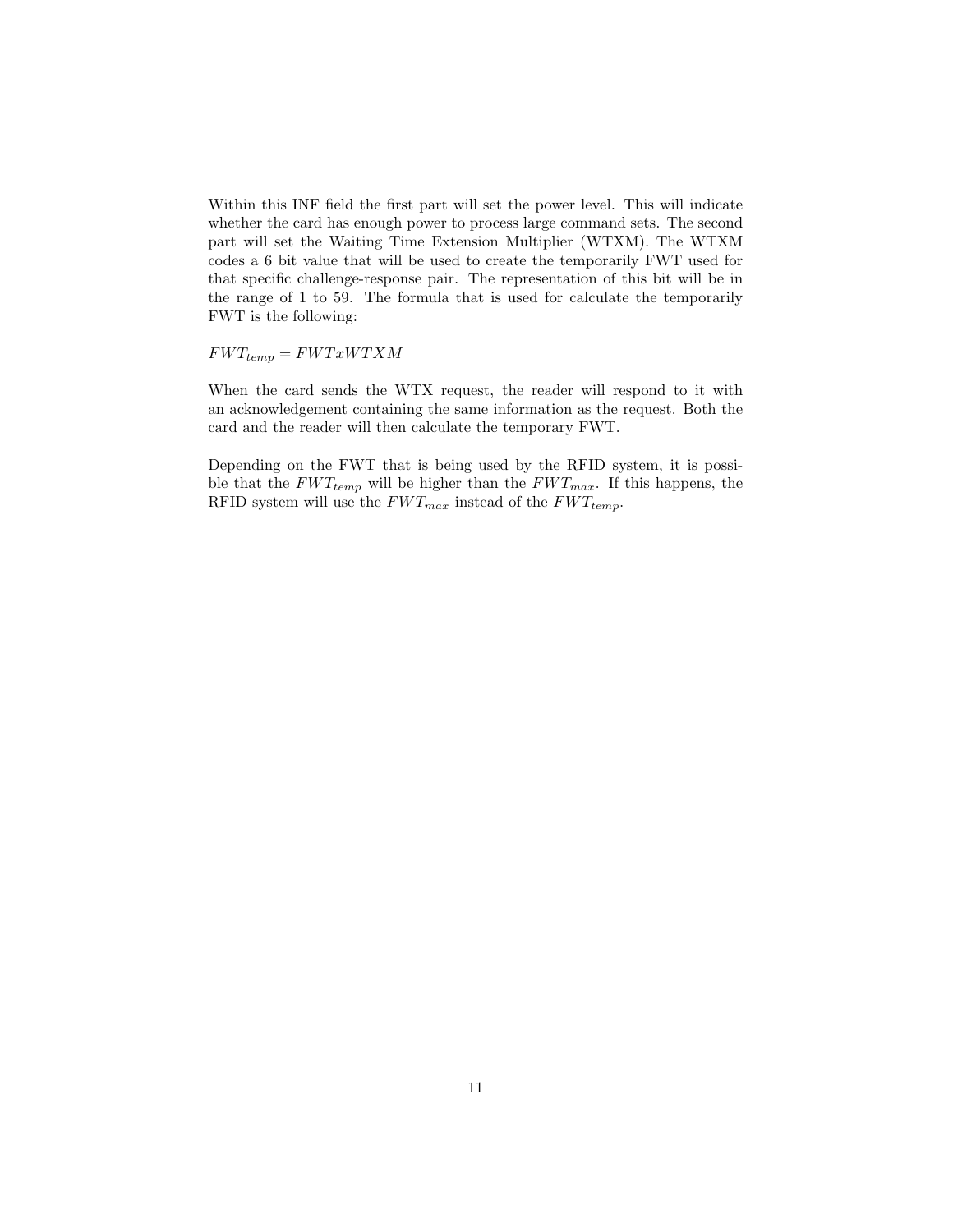### 2.5 Relay attack

A RFID system can be subjected to many types of attacks, where this study will focus on relay attacks. This attack focuses on extending the range between the card and the reader and makes use of two NFC enabled devices, one acting as a reader and one acting as a card emulator. The access control system will not notice such an attack because it will think a card is actually in front of it.

An attacker can hold the NFC reader near the card of a victim and relay the data over another communication channel to a second NFC reader. The second reader will be placed in proximity to the original reader and will emulate the victim's card. This setup is shown, in more depth, in figure 8.



Figure 8: Overview relay attack

#### 2.5.1 Timing issues

In telecommunication, delays are very common<sup>[17]</sup>. The term is used to explain the time a packet needs to travel from one node to another node. The delay is not only caused by propagation delay (how far the packet needs to travel or the distance it needs to accomplish), but also the processing delay, (the time a router needs to process a packet). Two elements of processing delay are queuing time (the time a packet is in the routing queue) and the transmission queue(the time it takes to push the packets on the link). For this research, the main focus will be on the distance and the delay that it causes.

If you increase the physical distance between the two NFC devices, the packets that are relayed will take longer to travel. Because a RFID system has a certain FWT, the time between a challenge and response will causes problems because it will be higher than the maximum allowed FWT.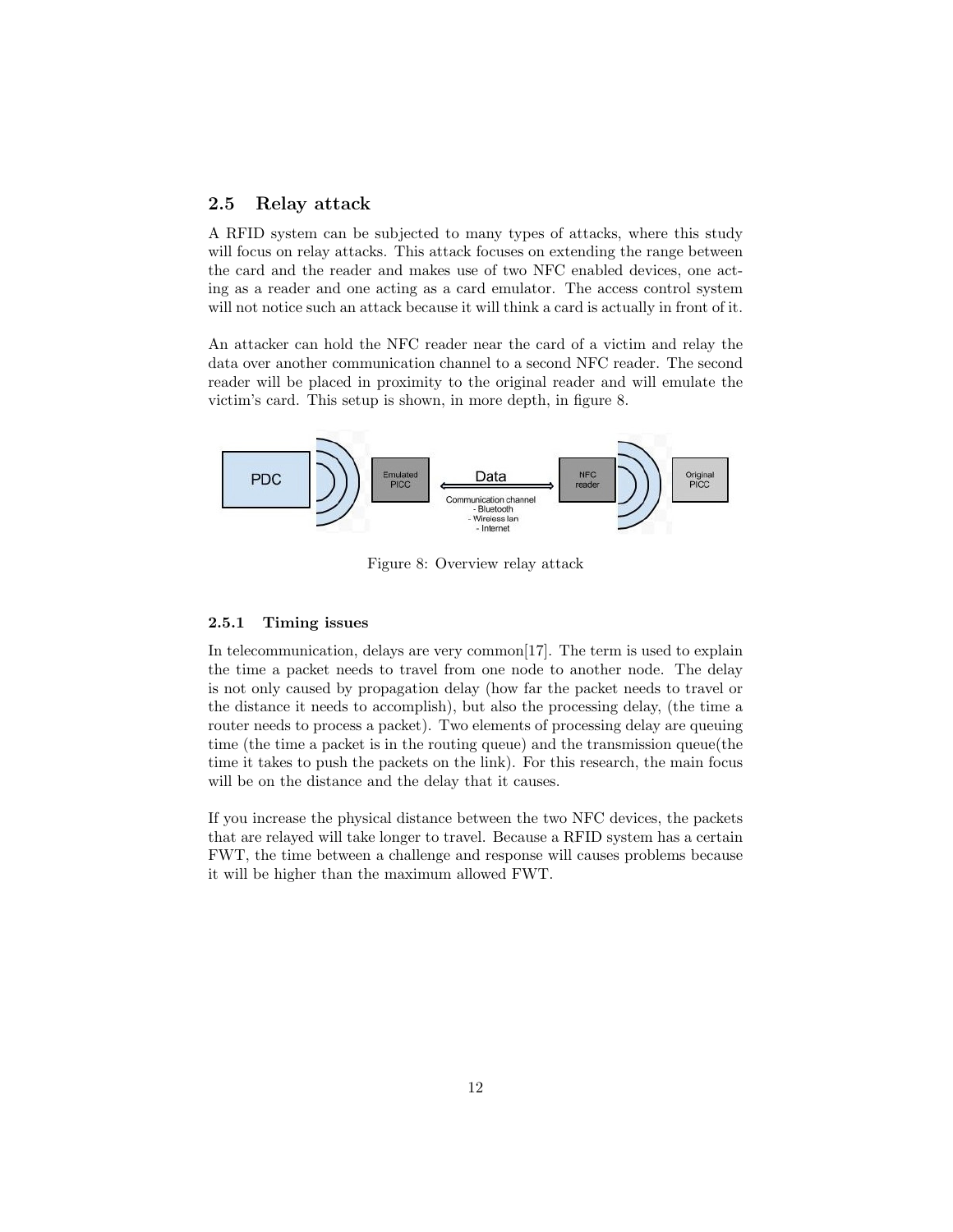# 3 Test setup

In this chapter the test setup will be described. First, the test environment will be examined and the attack scenario will be described. A program is developed to change the FWT bit in the ATS phase, in order to gain more time between the challenge-response pair. At the end of this chapter additional environments will be mentioned. These environments are real life situations, where the experiments will also be performed.

### 3.1 Environment

To test the attack scenario, a test environment was built. This test environment was made with components that was provided by an access control manufacturer, and consists of:

- 1. A wallreader
- 2. Software to manage the access control on doors
- 3. Empty proximity cards

With these components, a replica of a company implementation was built, to test our attack scenario. The software to manage access control was installed on a laptop. With the laptop and the other components connected in a Local Area Network (LAN), it was possible to simulate a working test environment.

The empty cards were of two types:

- MIFARE Classic
- MIFARE DESFire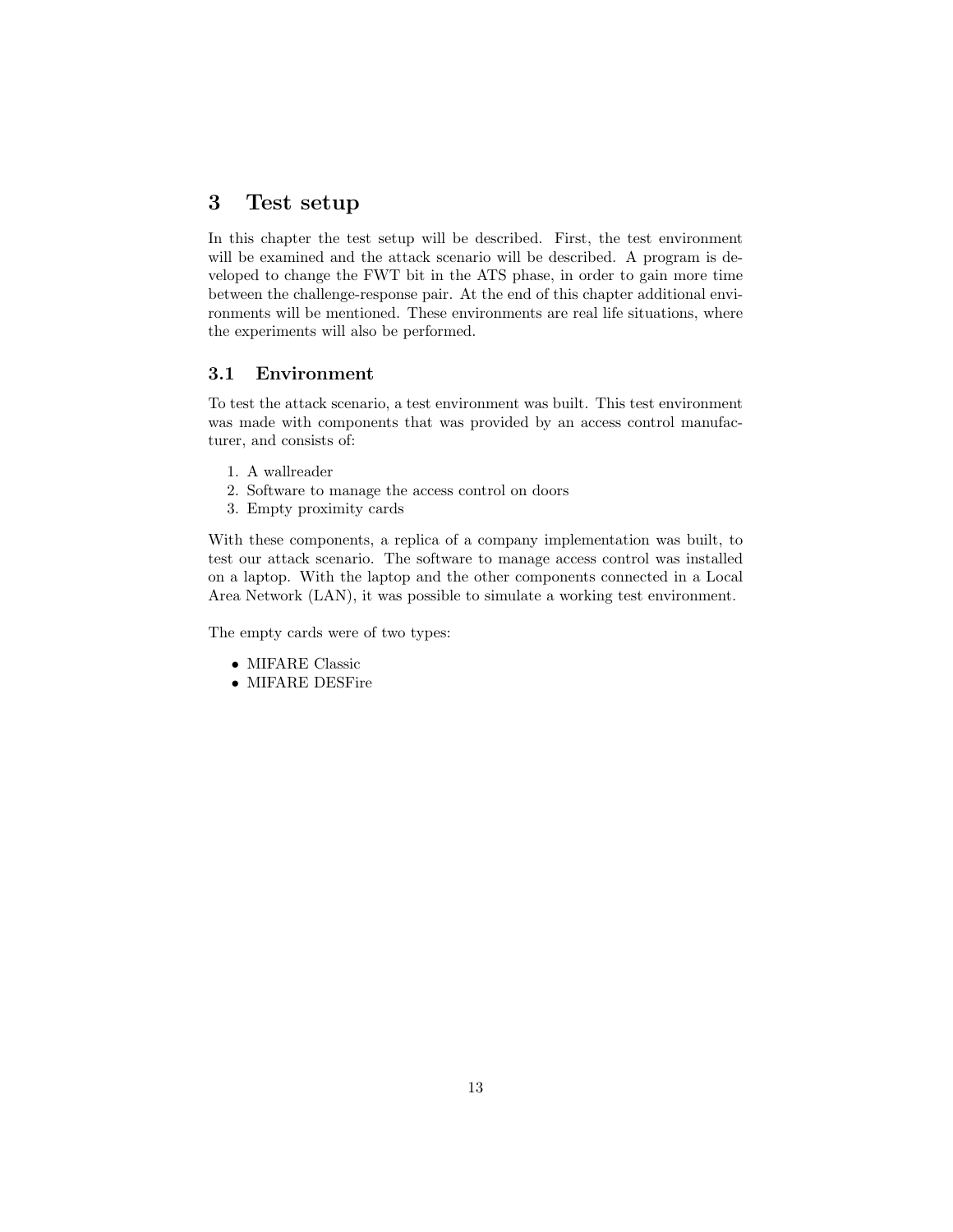### 3.2 Network setup

The relay attack layout was build within a test network. The network in this project is shown in figure 9.



Figure 9: Network setup overview

The two NFC readers were each connected to a laptop by USB. The laptops were connected to a switch and each had a separate LAN. The router connected the two LANs. During the relay attack, the laptops used an open source program called Socat<sup>6</sup> to initialize a TCP connection. Once this TCP connection is active, the challenge-response sequence will be transported over this channel.

The readers that were connected to a laptop either performed the relay attack in initiator mode or in target mode. In initiator mode, the reader had the card in proximity, close enough to read the tag that was present on the card. It then connected to a target machine that sent the tag, where the target could emulate it. In target mode, the reader received a tag from the initiator, and emulated this on its NFC chip. The script is explained in more detail in the next paragraph.

 $6$ Socat is a command line based utility that established two bidirectional byte streams and transfers data between them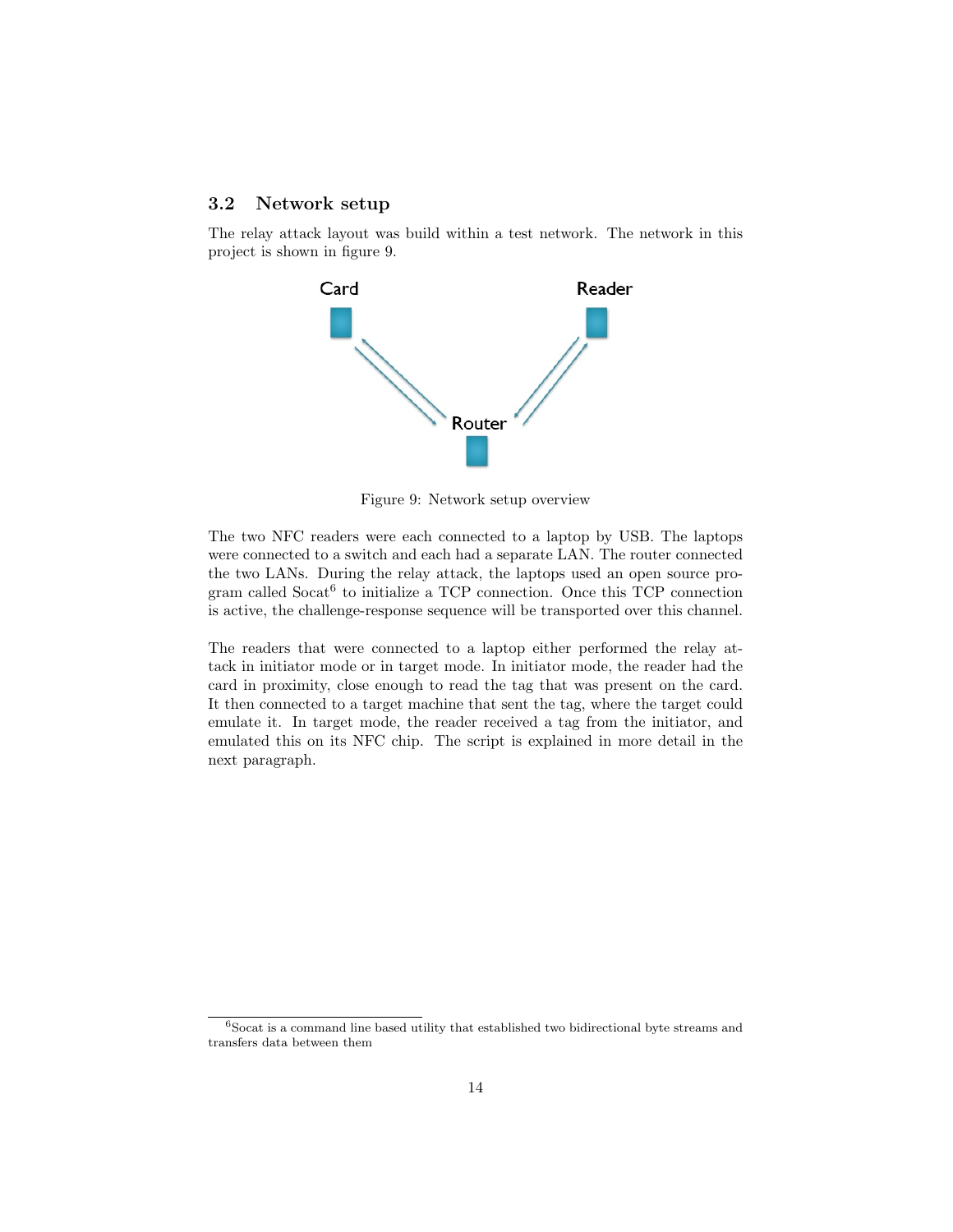#### Script

The script that was used in this setup was developed by LibNFC[11]. The purpose of the script was to connect to a reader, opens it in either target or initiator mode, and use it during the relay attack. The working of the script is as follows:

1. Scan for NFC devices

The script scans for attached USB devices, and checks whether they are in the list of supported NFC devices. If not, the script will return with an error, mentioning that it is missing a NFC device. If attached, the script will use this or these NFC device(s) and will mount them.

2. Pick one of the three modes

Depending on the called mode, the script will initialize differently. There are three types of modes:

- Initiator
- Target
- Local USB mode

In the initiator mode, the script will mount the NFC device as a reader, and expect a card to be present on top of it. It then reads out the tag of the card and will forward it towards the target. The target will reside on another machine and both machines will be coupled together by means of a data channel.

In target mode, the script will mount the NFC device as a emulator, and will wait for a card tag to be presented by the initiator. The target and the initiator will be coupled together by means of a data channel. When received, the tag will be loaded into the NFC device and it will wait until it is placed within the electromagnetic field of a reader.

In local USB mode the script will mount two NFC devices as initiator and target. It expects a card to be present on the initiator and will place the tag onto the target. It then waits for the target to be placed within the electromagnetic field of a reader.

3. Depending on the mode, perform the relay attack

Once the target, both in target and local mode, is placed within the electromagnetic field of a reader, it will relay all the data through the data channel back and forth.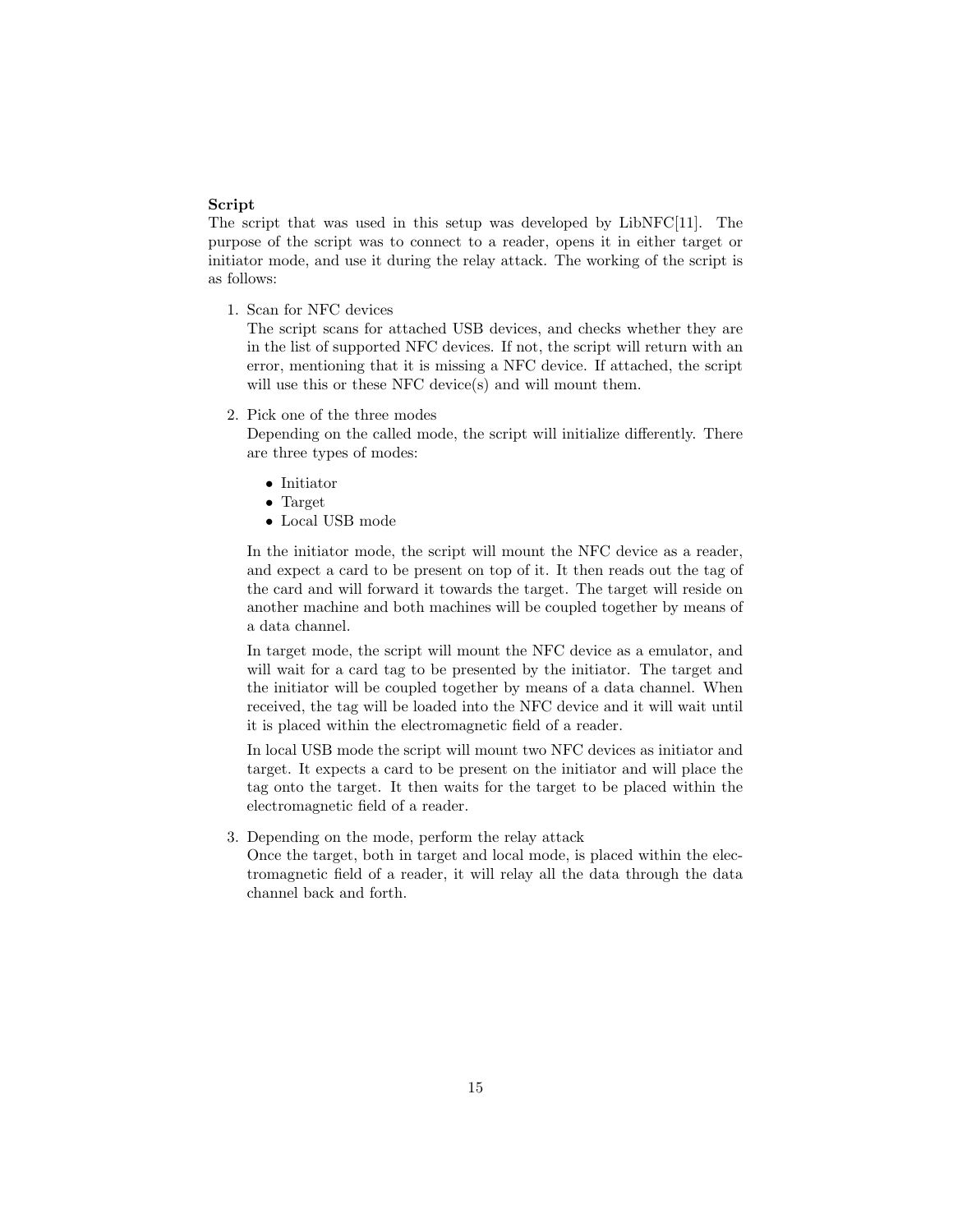### 3.3 Attack scenario

This attack scenario exploits the FWI bit in the ATS frame, explained in chapter 2.2. By changing the FWI in the ATS, both the reader and the card will use a higher FWT for each challenge-response pair, which will result in a practical remote relay attack.

In order to achieve this, the router in the test setup will execute a script that modifies the ATS response packet of the card, and change the FWI bit to a higher value. The script executes the following steps:

1. Scan for ATS response and place it in a queue:

The ATS response has a specific data section that is unique for this message type. Scanning for this specific data section is done with an IPtables command. This command scans for a specific string in the raw data of every packet that flows through the interface. Once such packet is found, the command will place this packet in a queue.

- 2. Read the queue and capture each packet individually: Reading of the created queue in step 1 is done by a simple Python script. Each packet is processed individually.
- 3. Modify the raw data of the packet, changing the FWI bit: When the packet is captured, the raw data field is retrieved. This field contains the ATS. This step retrieves the original string, changes the FWI bit, and places the modified string back into the packet.
- 4. Resend the packet, keeping the source and destination address: Once the raw data field is modified, the packet is resent to its original destination.

The script that is used for this attack scenario, can be downloaded here<sup>7</sup>.

<sup>7</sup>https://github.com/Pwestein/RP1-Scripts.git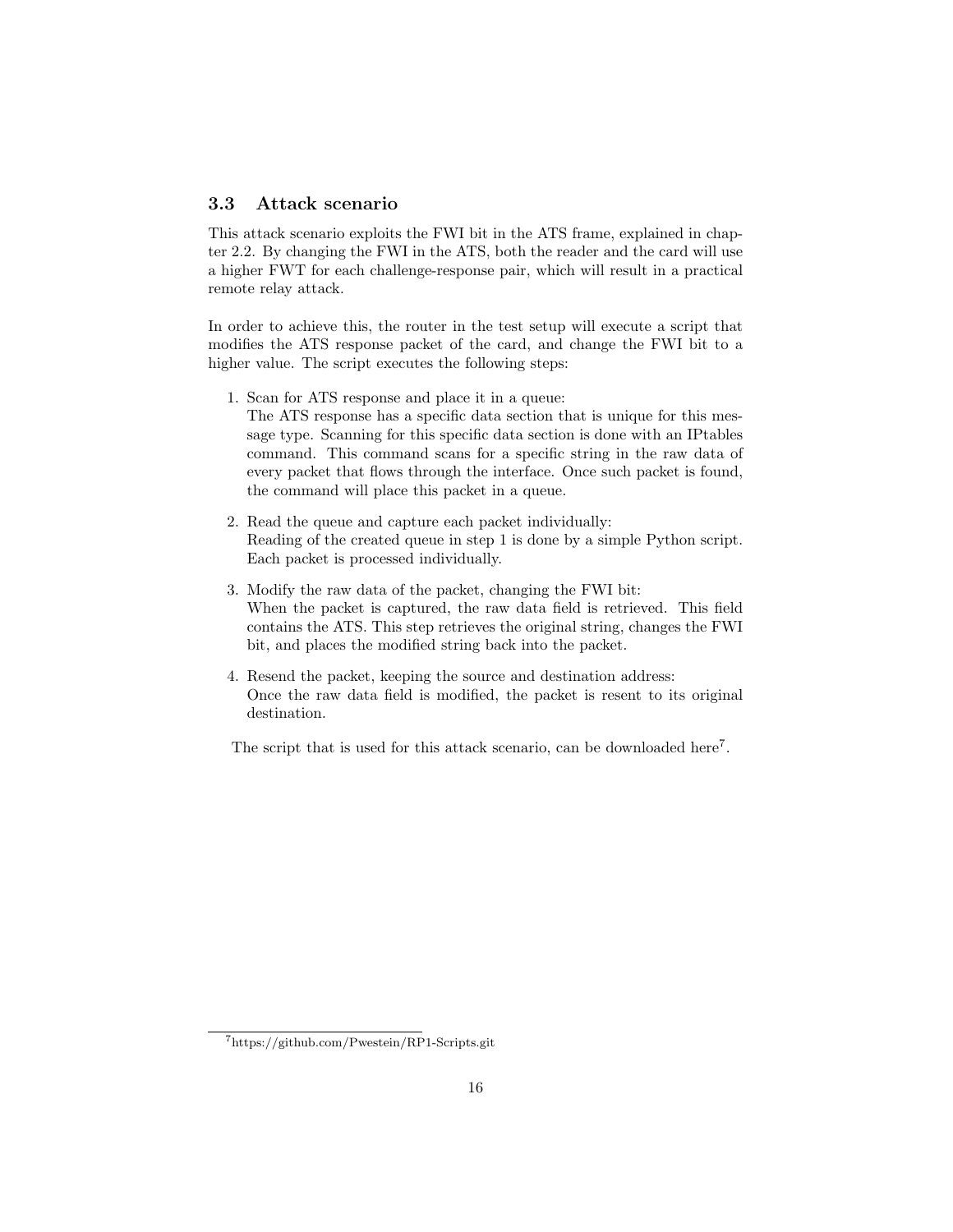### 3.4 Timing

Added delay can occur by adding an extra channel between the standard RFID setup. The communication between the reader and the first NFC device, and the card and the second NFC device, is not part of the additional delay, because this is the normal situation without extending the range.

The additional delay that is caused can be found in the following hardware.

- 1. Proxy delay
- 2. Mole delay
- 3. Relay channel delay

For the tests extra delay will be added to simulate more distance. Adding delay can be done with the Traffic Control  $(TC)$ <sup>8</sup> command.

The linux command is: sudo tc qdisc add dev eth0 root netem delay 10ms

During the tests, each time 10 miliseconds of delay were added, to test if the relay attack was still possible. Simulating one milisecond increase could not be achieved in this research, so this will be stated for further work.

### 3.5 Additional environments

During this study, several companies were approached to look at different implementations of a RFID access control system. Within these environments, the following steps were followed in order to see if their system was vulnerable for relay attacks. These steps are:

- 1. Scan their card to see if they support the ISO/IEC 14443-4 standard.
- 2. Perform a USB relay attack with one laptop.
- 3. Perform a TCP relay attack with two laptops.
- 4. Perform a TCP relay attack with a delay, greater than the set FWI.
- 5. Perform a TCP relay attack with a delay, greater than the set FWI and changing the FWI bit in the ATS response.

The choice of steps differs from the tests in our own environment. Since our attack was focussed on the transmission protocol, described in part four of the standard[15], it was needed that the card used in the environment was compliant to it. Results inside these additional environments are explained in the next chapter.

<sup>8</sup>TC is used to configure Traffic Control in the Linux kernel.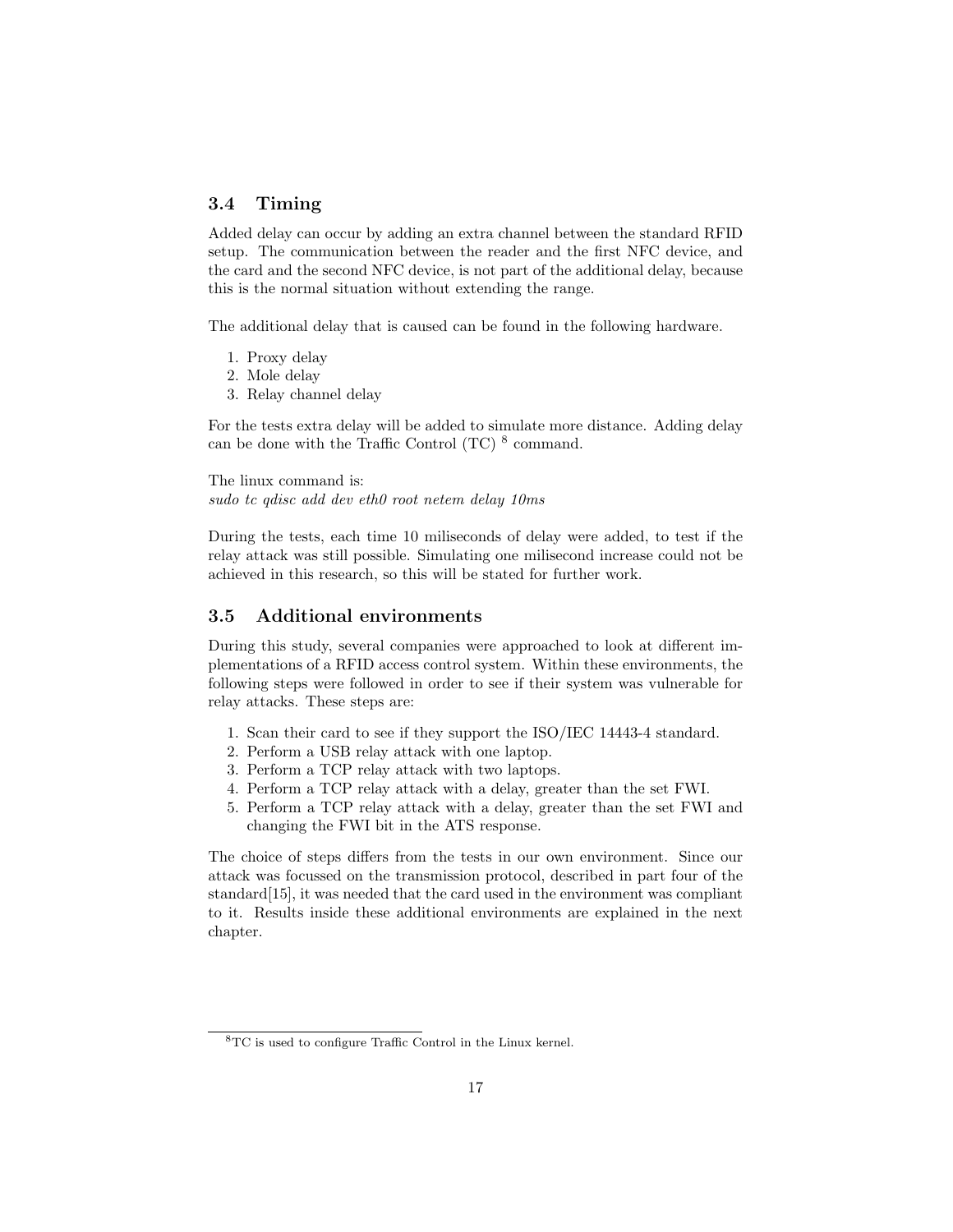## 4 Results

The results acquired during this research are divided into three categories:

- 1. Attack scenario
- 2. Relay attack limitations
- 3. Impact analysis

#### Attack scenario

During this research, we chose to adapt the ATS packet, when it was sent over the data channel between two NFC devices. Adapting the packet could be done, so theoretically, changing the FWT inside the ATS packet is possible. Also, delay was introduces into the network setup, to show that the attack works, even with delay that results in a higher FWT than allowed.

However, testing this in the RFID system was not possible because the hardware that was used, could not emulate the adapted packet. The chip inside the NFC device, has a predefined ATS and it overwrites any incoming ATS. For further work, the attack would need to be executed with two NFC devices that dont replace the modified ATS. The percentage of affected readers, will be stated in further work.

#### Relay attack limitations

The FWT is bound to part four in the standard. Only when the transmission protocol from the standard is used, the FWT can theoretically be changed. When the standard's transmission protocol is not used, it is most likely replaced with a proprietary protocol that is vendor specific. Perhaps the proprietary protocol also uses timing values, but this is for further work.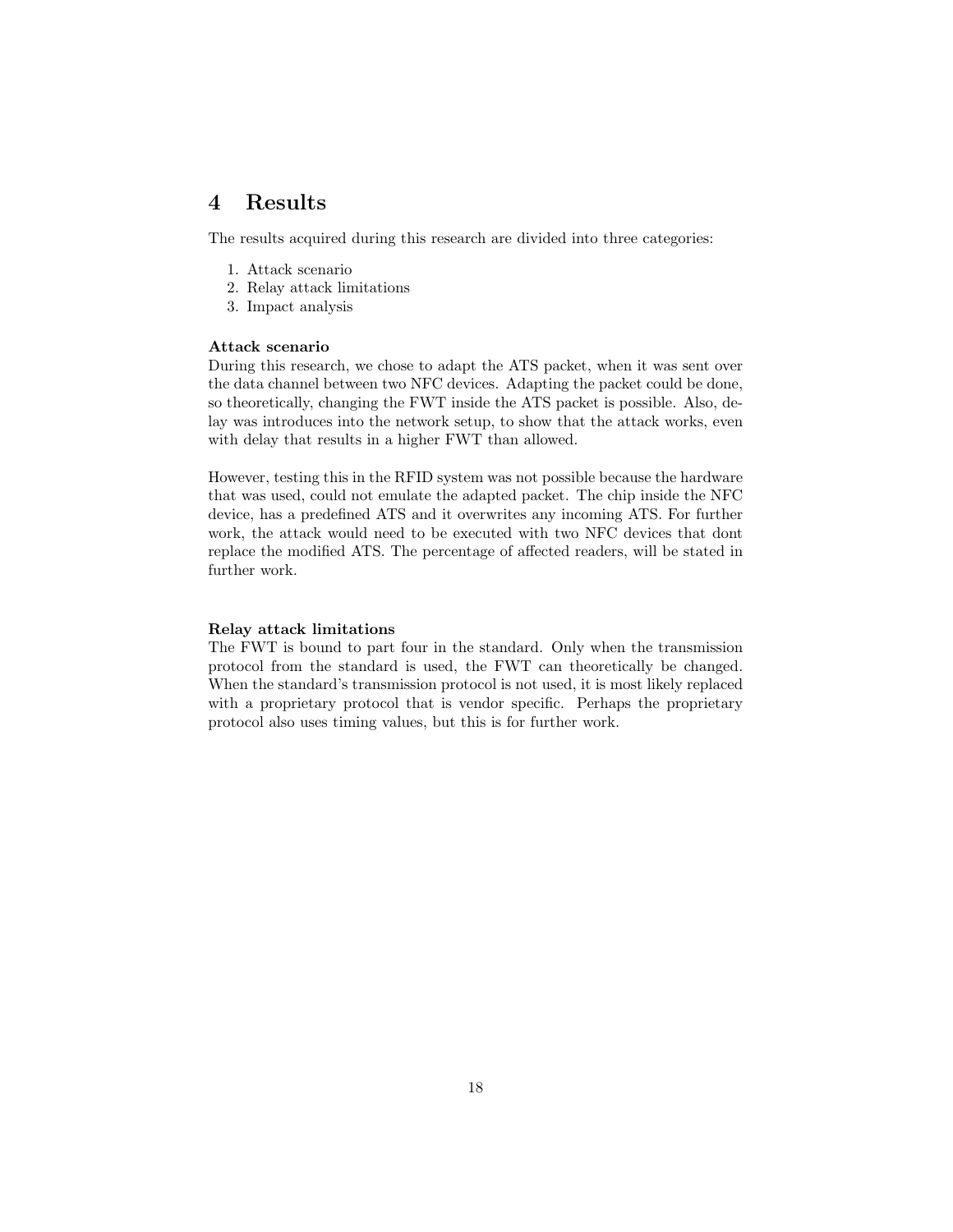#### Impact analysis

In this study, additional companies were approached to conduct an investigation to different implementations of RFID access control systems. In total, four companies were approached. Two of them used a tag that operated on another frequency (125 Mhz) so our readers were not capable of reading it. The other two companies used MIFARE Classic cards. These could be read, which gave the following results:

| Name               | Card type                                  | ISO14443-4 compatible |
|--------------------|--------------------------------------------|-----------------------|
| Company 1 Type $A$ |                                            | Nο                    |
| Company 2 Type $A$ |                                            | Nο                    |
|                    | Company 3 None (125 MHz used)              | N <sub>o</sub>        |
|                    | Company 4 None $(125 \text{ MHz used})$ No |                       |

Table 3: Impact analysis at four companies

In table 3, you can see that these cards are not compatible with part four of the ISO 14443 standard. This indicates that these cards support a different transmission protocol than the one described in the standard. This could mean a proprietary protocol is used, that uses different timing parameters. The percentage of affected cards, will be for further work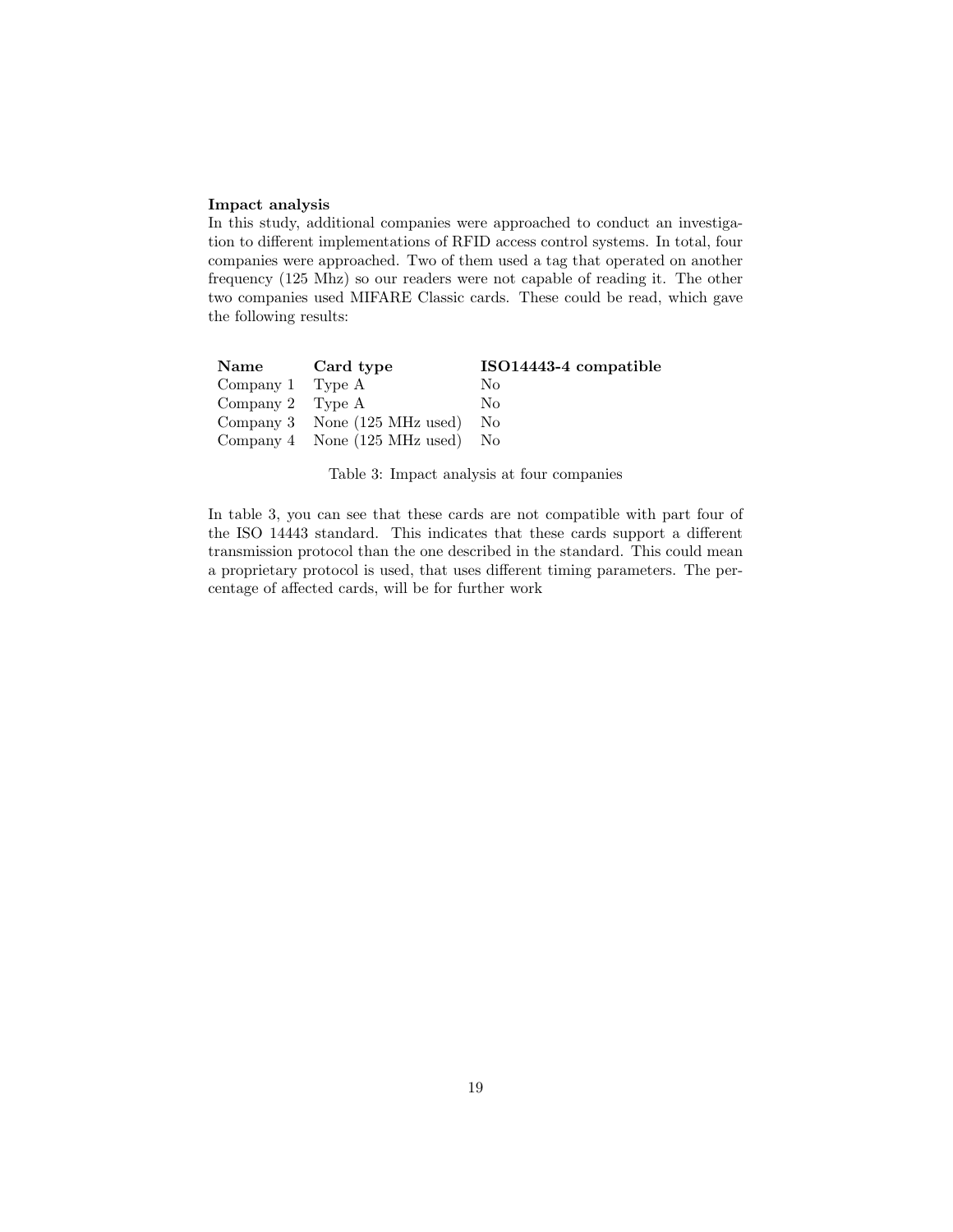# 5 Countermeasures

In this chapter we describe various countermeasures that can be implemented to prevent relay attacks. Most of these countermeasures are not protocol improvements, but rather expansions for the card holder, or the door reader.

### 5.1 Faraday cages

A simple prevention measure against relay attacks can be found at the user side. Users can shield their cards with a box that is called the cage of faraday.

### 5.2 Distance Bounding Protocols

As mentioned in various papers, one of the countermeasures is the use of distance bounding protocol. These protocols add an additional security boundary to the RFID system, so that the reader knows whether the card is presented inside the electromagnetic field, or a relay attack is being performed.

### 5.3 Signing of the FWT

During this study various cards are examined how high the Frame Waiting Time was. The FWI is an unsigned integer, so signing this would result in more security. However, this depends on the conputational power of the cards, to be able to verify the signer.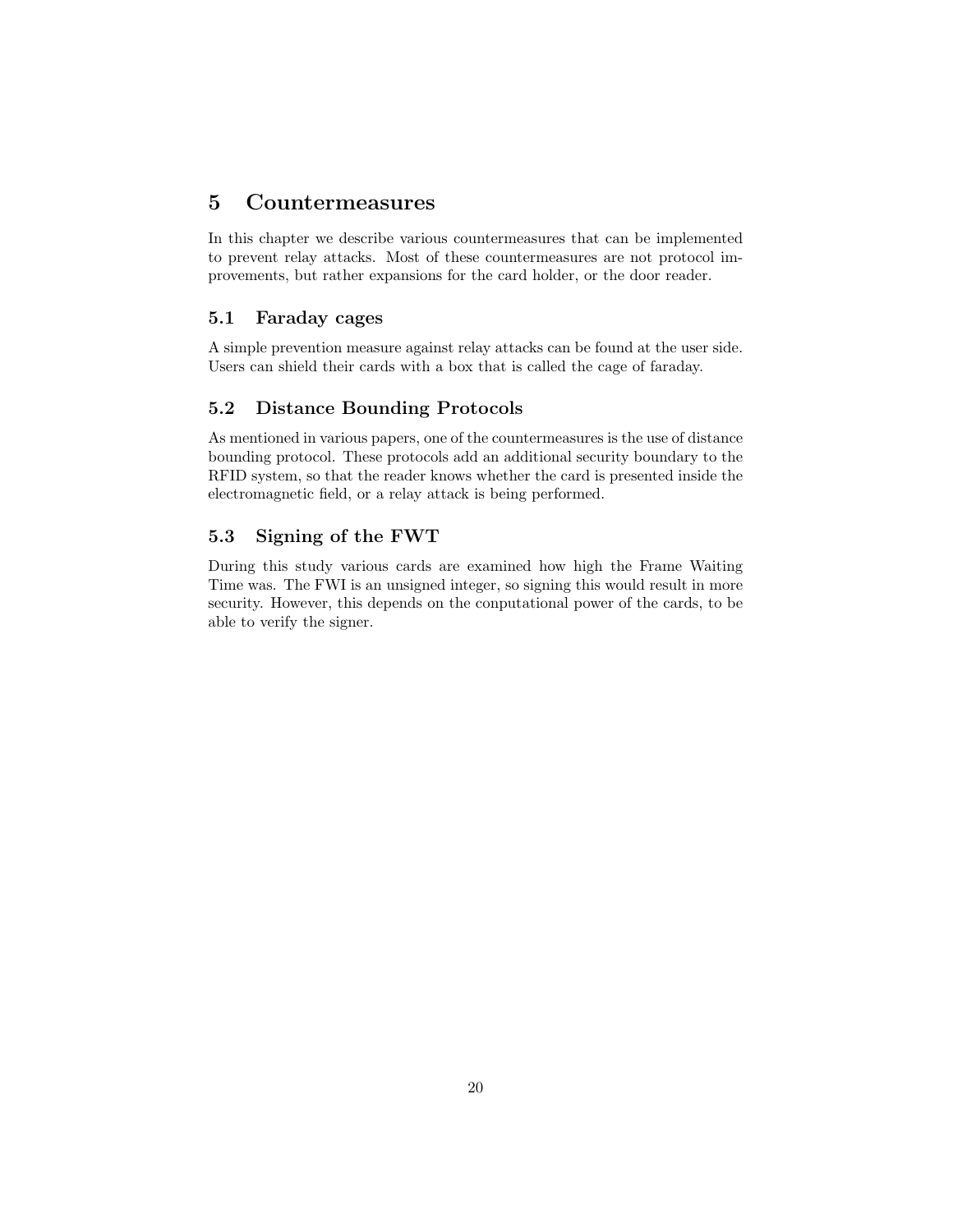# 6 Conclusion

During this project, the researchers have looked at relay attacks against RFID access control systems using two NFC enabled devices.

The initial results showed that performing a relay attack, using a network channel between two NFC enabled devices, can be done. The security of the access control system that was analyzed, already allowed a relay attack from a certain distance. In the test enviroment the door could be opened with a delay of 80ms. By analysing the ISO 14443 standard to find solutions for timing issues, the researchers found a way to obtain even more time, resulting in a greater relay attack.

With this attack, there are some limitations in the execution of it. One of the most important ones is that this attack relies on the implementation of the transmission protocol, described in part 4 of the standard[15]. When having part four of the standard implemented, the timing values that are present can be theoretically abused to obtain enough time for a remote relay attack. If another transmission protocol, mostly a proprietary one, is used, then this attack is no longer possible. The other limitation is the NFC hardware. During this project, one of the drawbacks was having the NFC hardware replacing the modified ATS by a predefined ATS.

Countermeasures can be implemented, to reduce the risk of being a victim of relay attacks. The faraday cage and the distance bounding protocols are the obvious two that are suggested, but implementing an improved version of part four of the standard would result in a more sofisticated way. The proposed solution would mean that the FWI bit will be signed, by the reader, and would need to be verified by the card.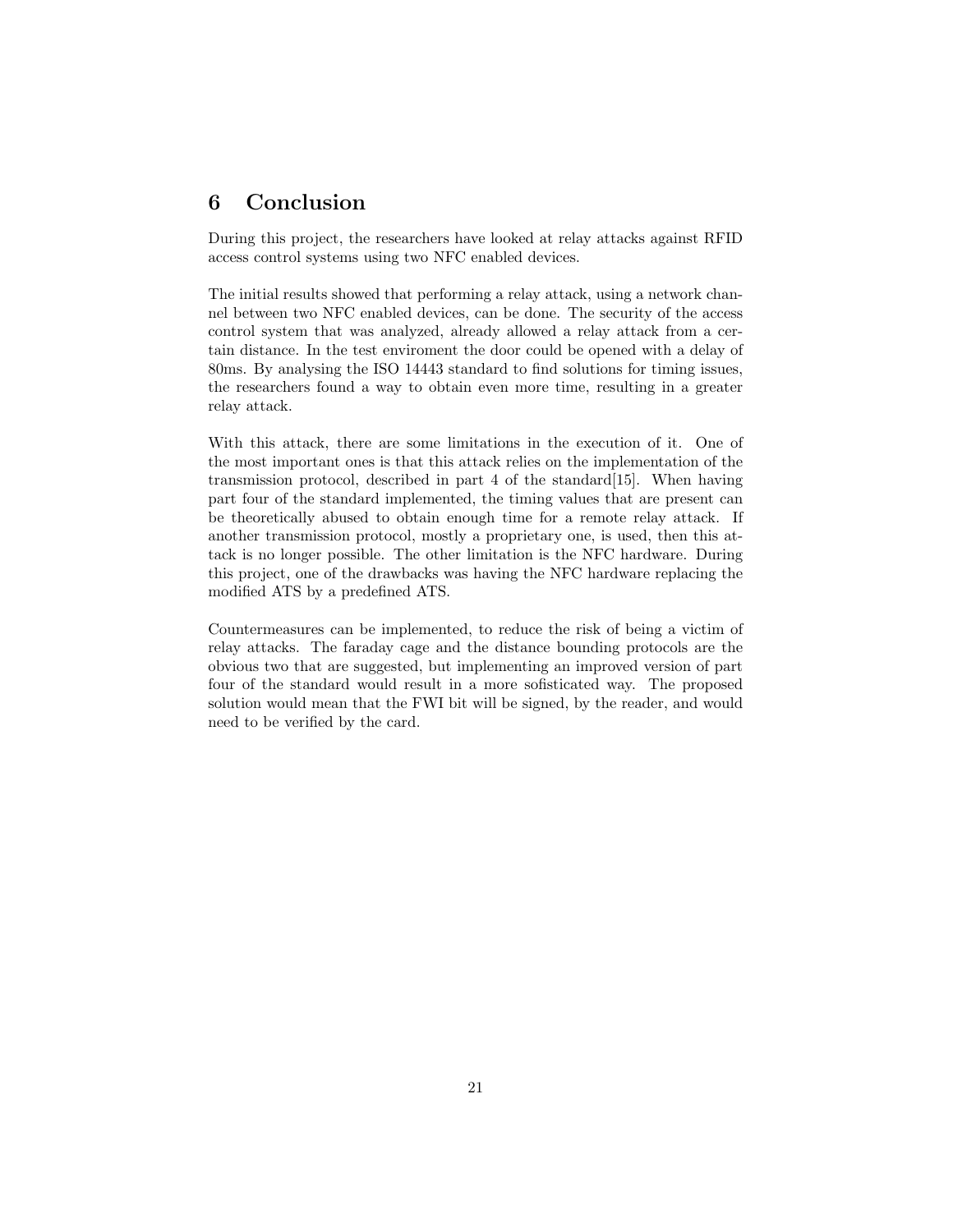## 7 Future Work

### Improved hardware

An important future work aspect, is to test the attack scenario on hardware that doesn't replace the modified ATS. During this project, the researchers weren't able to obtain this kind of hardware.

### Detailed impact analysis

As stated in the result section, some cards and readers are affected due to this attack. Further work should be done on this subject. This would be a analysis at every card and reader manufacturer, to see whether they are affected by it. An important fact here is to look at each implementation of the RFID access control system.

#### Transmission protocol on other standards/frequencies

Research is also needed to see if other transmission protocols have similarities with timing, compared to ISO 14443 Transmission protocol. The attack is theoretically proved but the impact would be much more if other protocols are vulnerable to.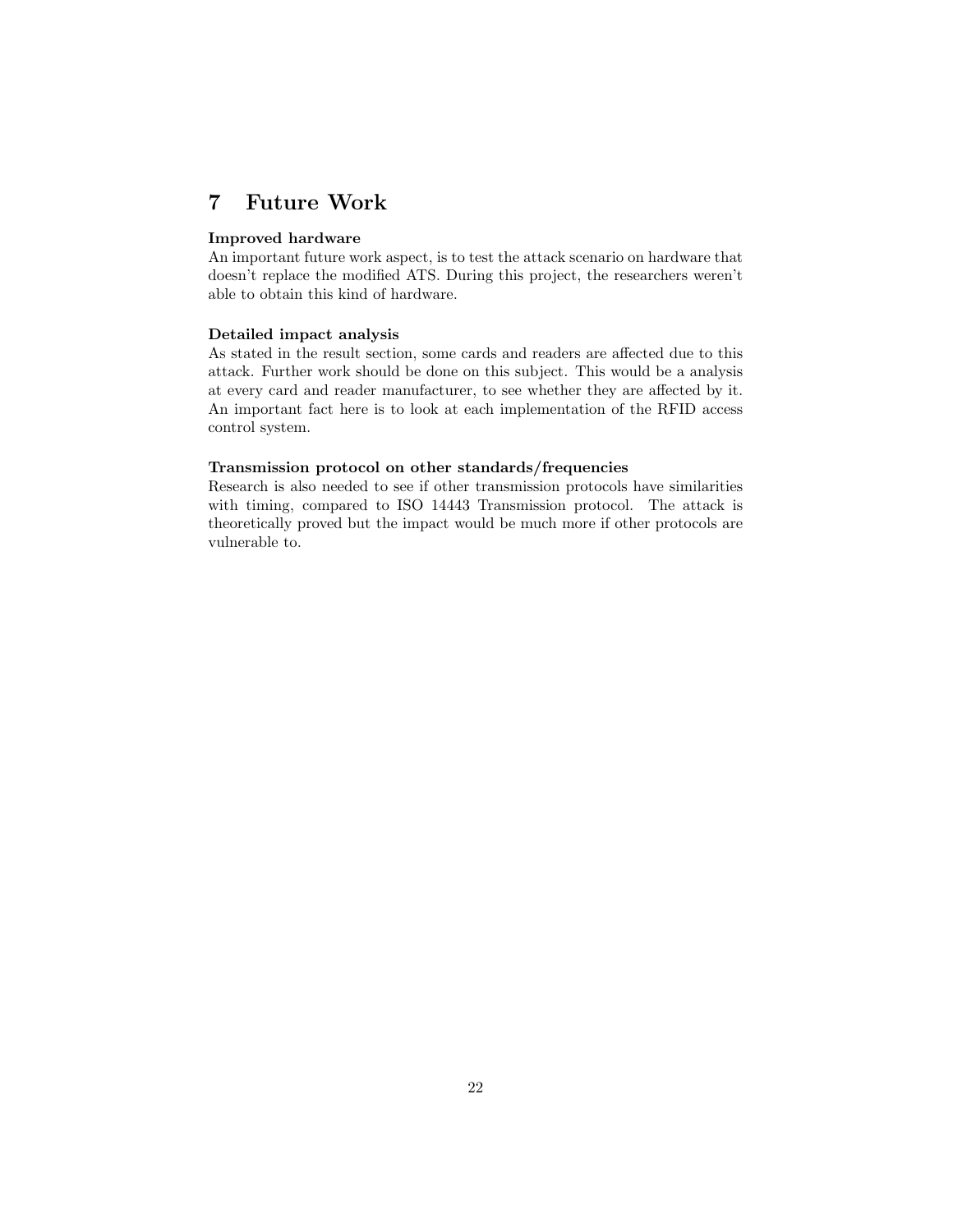### References

- [1] K. Finkenzeller. RFID handbook: fundamentals and applications in contactless smart cards, radio frequency identification and near-field communication. Wiley, 2010.
- [2] Identification cards contactless integrated circuit(s) cards proximity cards, 2000.
- [3] G.P. Hancke. A practical relay attack on iso 14443 proximity cards. Technical report, University of Cambridge Computer Laboratory, 2005.
- [4] L. Francis, G. Hancke, K. Mayes, and K. Markantonakis. Practical nfc peerto-peer relay attack using mobile phones. Radio Frequency Identification: Security and Privacy Issues, 2010.
- [5] L. Francis, G. Hancke, K. Mayes, and K. Markantonakis. Practical relay attack on contactless transactions by using nfc mobile phones. IACR ePrint Archive, 2011.
- [6] G.P. Hancke, KE Mayes, and K. Markantonakis. Confidence in smart token proximity: Relay attacks revisited. Computers  $\mathcal C$  Security, 2009.
- [7] J. Munilla and A. Peinado. Enhanced low-cost rfid protocol to detect relay attacks. Wireless Communications and Mobile Computing, 2010.
- [8] S. Lee, J. Kim, and S. Hong. Distance bounding with delayed responses. 2012.
- [9] C. Kim, G. Avoine, F. Koeune, F.X. Standaert, and O. Pereira. The swiss-knife rfid distance bounding protocol. Information Security and Cryptology–ICISC 2008, 2009.
- [10] W. Issovits and M. Hutter. Weaknesses of the iso/iec 14443 protocol regarding relay attacks. In RFID-Technologies and Applications (RFID-TA), 2011 IEEE International Conference on, pages 335–342. IEEE, 2011.
- [11] Lib NFC. Lib nfc website.
- [12] ISO 14443-Part 1: Physical characteristics, 2008.
- [13] ISO 14443-Part 2: Radio frequency power and signal interface, 2010.
- [14] ISO 14443-Part 3: Initialization and anticollision, 2011.
- [15] ISO 14443-Part 4: Transmission protocol, 2008.
- [16] Identification cards Integrated circuit cards Part 4: Organization, security and commands for interchange, 2005.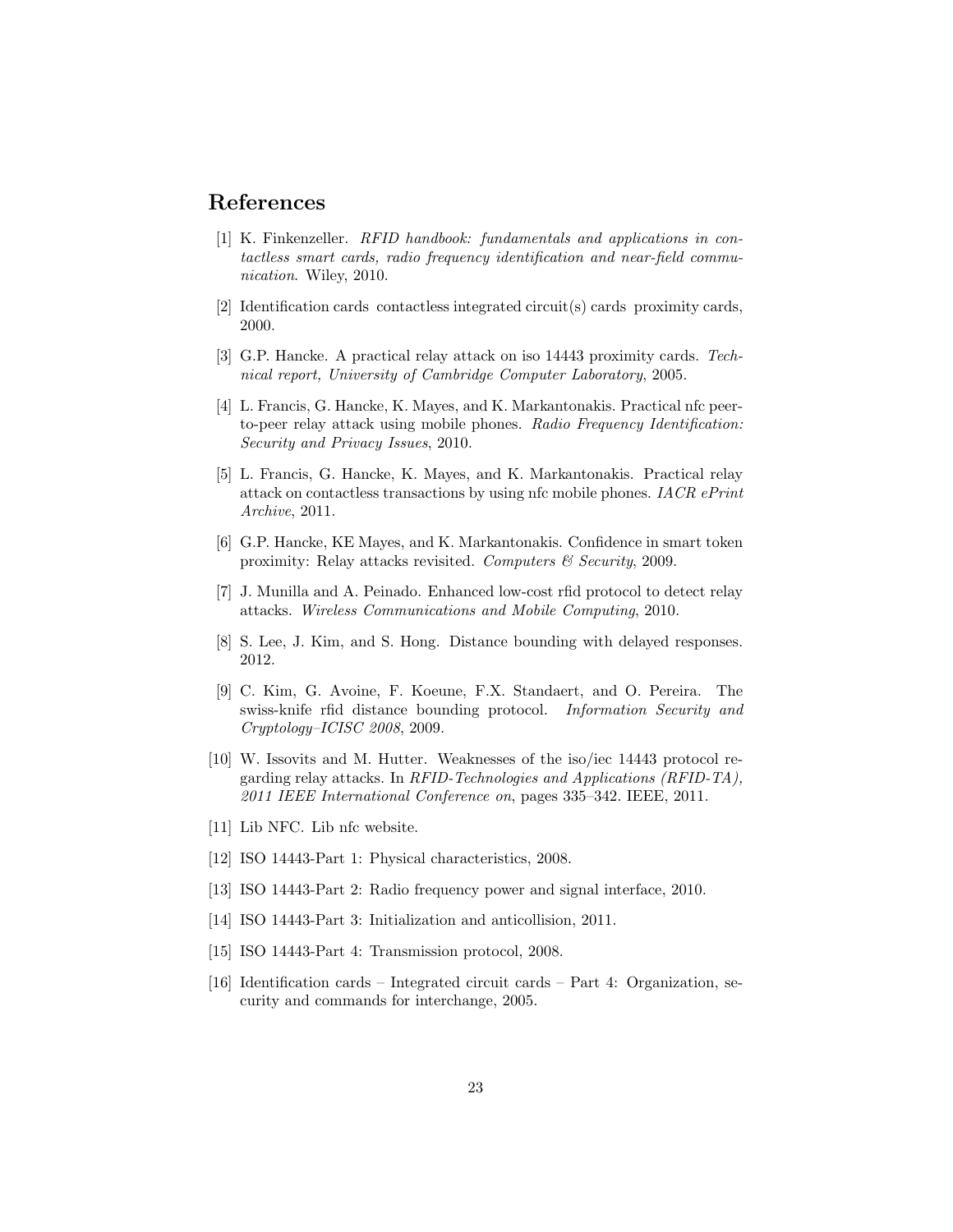[17] B. Zhang, TS Ng, A. Nandi, R. Riedi, P. Druschel, and G. Wang. Measurement based analysis, modeling, and synthesis of the internet delay space. In Proceedings of the 6th ACM SIGCOMM conference on Internet measurement, pages 85–98. ACM, 2006.